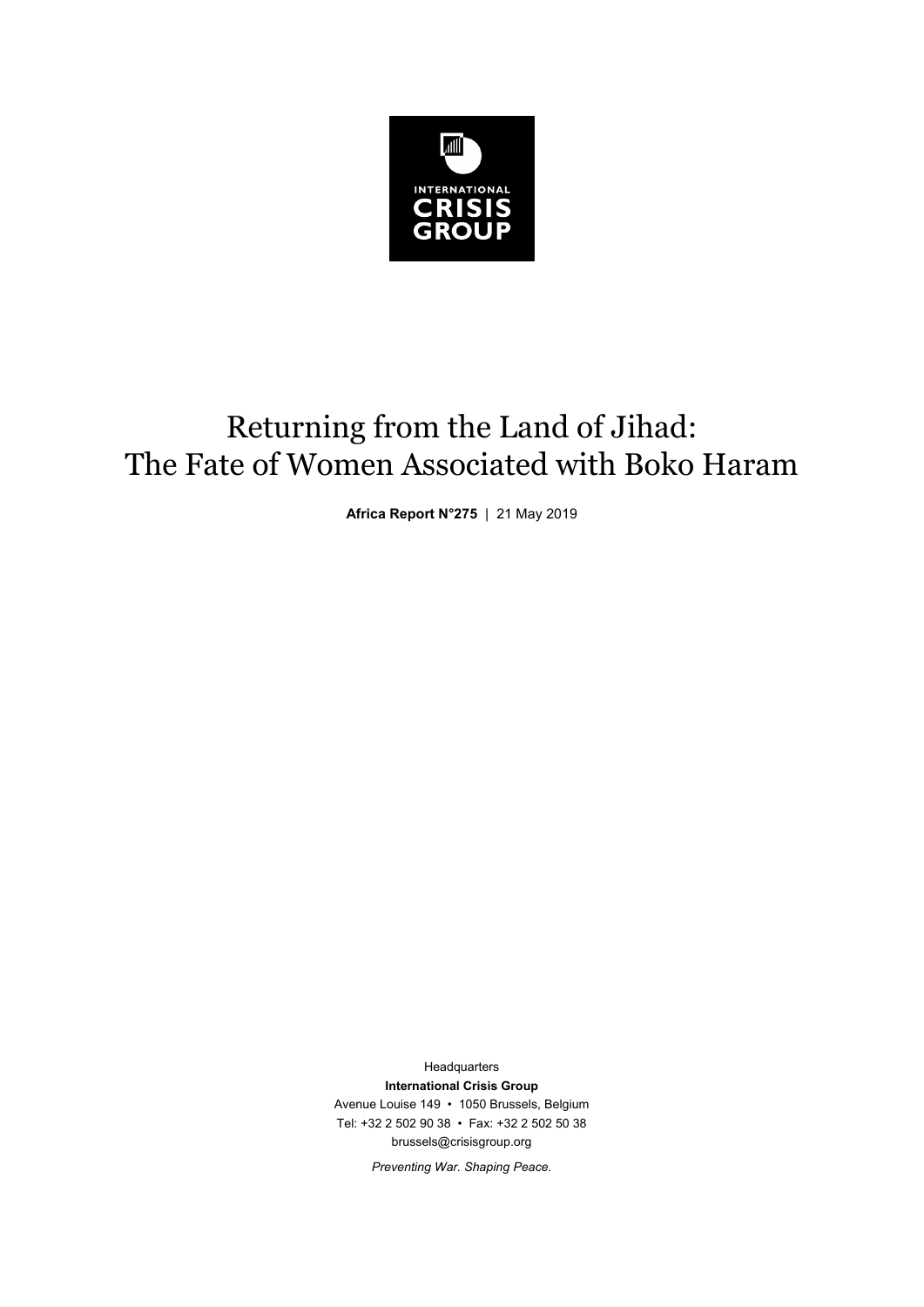# **Table of Contents**

| I.   |                | 1 |
|------|----------------|---|
| II.  |                | 3 |
|      | A.             | 3 |
|      | B.             | 5 |
| III. |                | 6 |
|      | $\mathsf{A}$ . | 6 |
|      | <b>B.</b>      | 7 |
|      | $C_{\cdot}$    | 9 |
|      | D.             |   |
|      | Е.             |   |
| IV.  |                |   |
|      | $A_{-}$        |   |
|      | <b>B.</b>      |   |
| V.   |                |   |
|      | A.             |   |
|      | <b>B.</b>      |   |
|      | $C_{\cdot}$    |   |
|      | D.             |   |
| VI.  |                |   |

# **APPENDICES**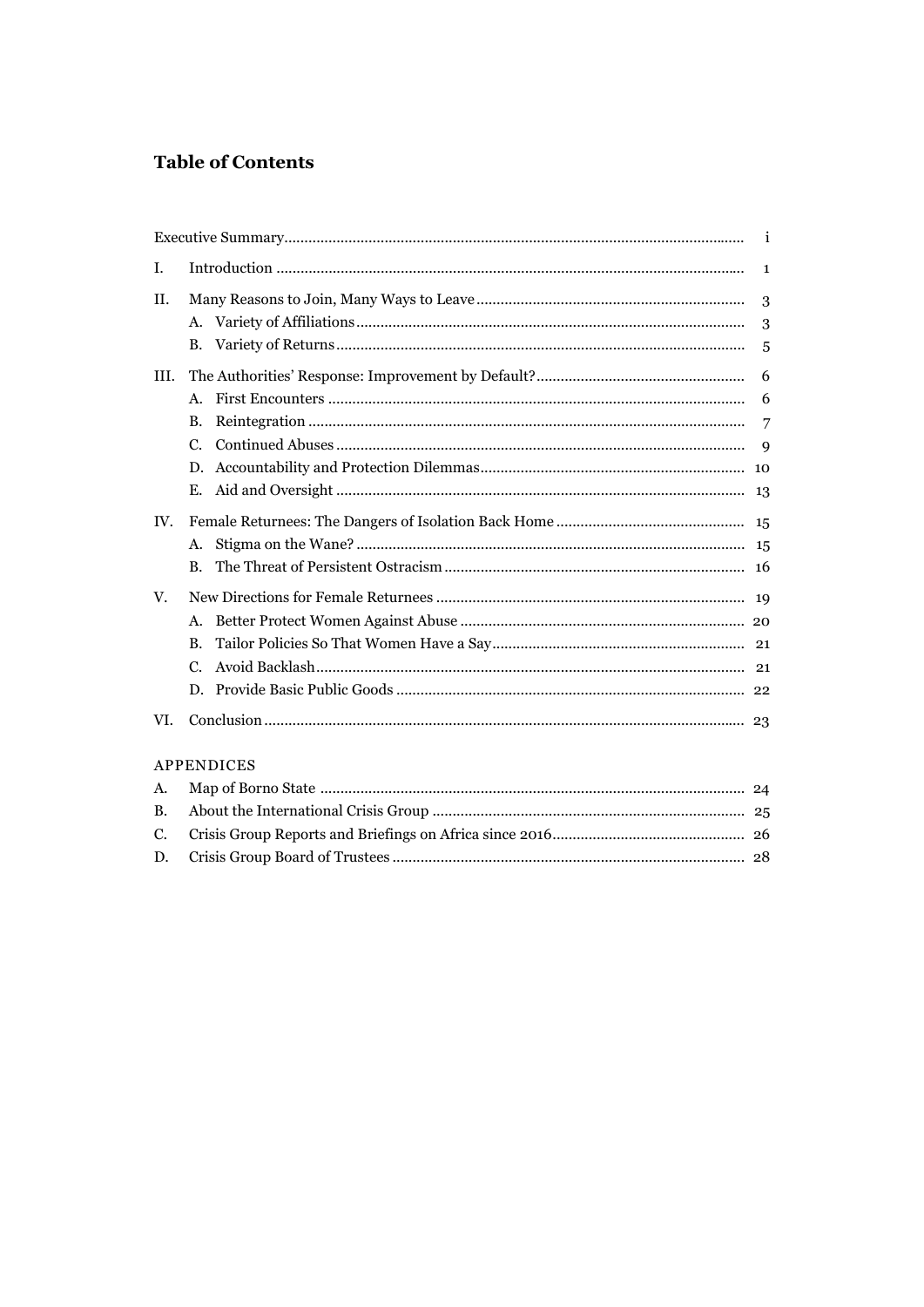# Principal Findings

**What's new?** The Nigerian military's battle with Boko Haram has led tens of thousands of women formerly associated with the group to return to governmentheld towns across the north east. While prejudice against them has waned, many women remain ostracised and exposed to abuse.

**Why does it matter?** The successful reintegration of former Boko Haram women can send a powerful signal to their fighter husbands, some of whom are eyeing the possibility of their own surrender. Conversely, their mistreatment could not only dissuade men from demobilising but also prompt women to return to the insurgents' ranks.

**What should be done?** The Nigerian government should better protect women returnees from sexual and other abuse; give them and communities greater say in their resettlement; avoid aid that targets only Boko Haram-linked women and provokes social discord; and increase funding for the north east's development, particularly for the education critical to its recovery.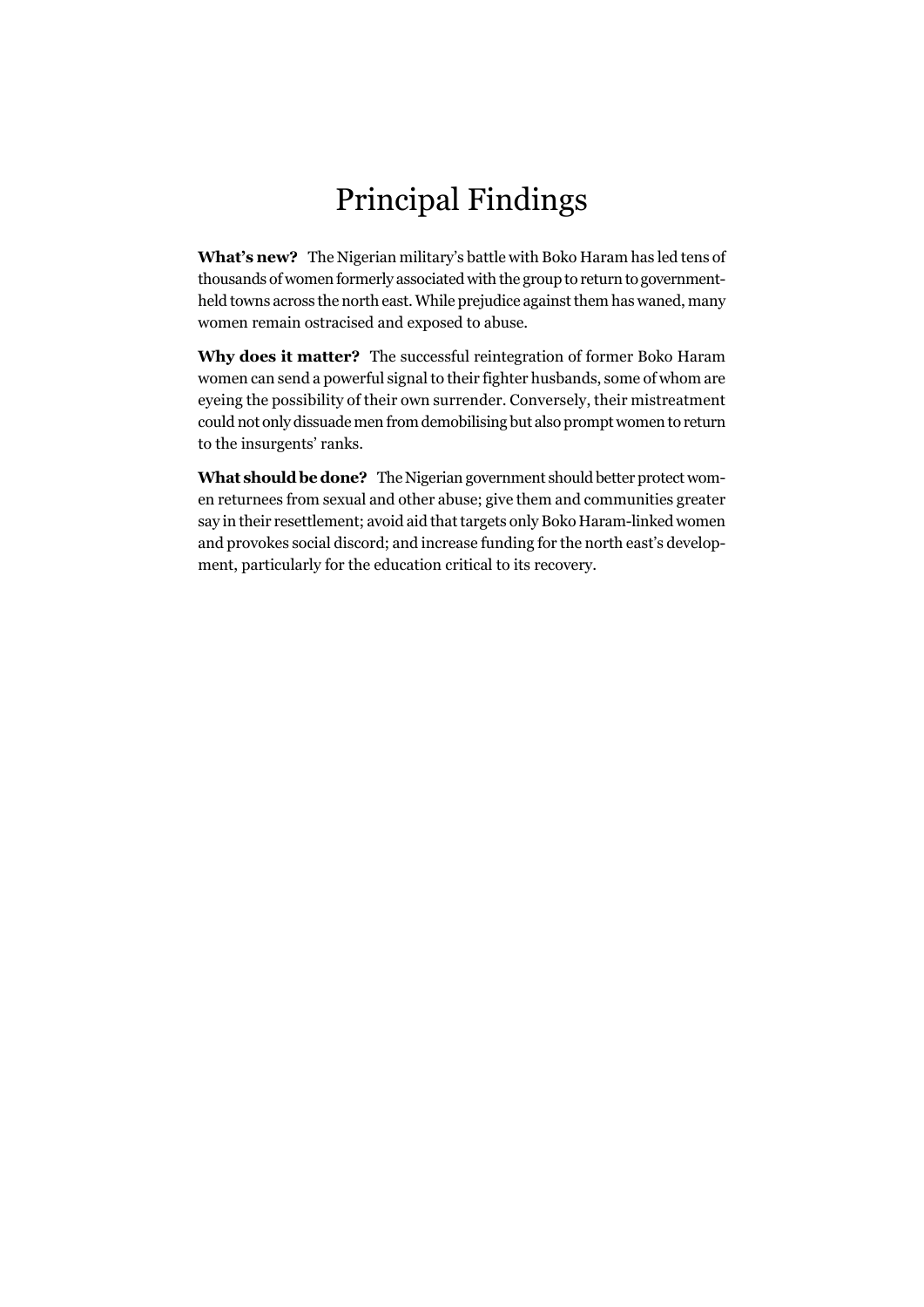**Africa Report N°275 21 May 2019** 

# *Executive Summary*

The return of women formerly affiliated with the Boko Haram insurgency to areas under the government's control is a challenge for Nigeria's authorities. Since 2015, tens of thousands have fled the group or been captured or rescued by the army. After varying degrees of screening and reintegration support, they live among civilians scarred by the conflict. Many initially faced intense stigma, regardless of their actual commitment to jihadism. That stigma has somewhat subsided as more returnees have arrived, but most former Boko Haram women still suffer ostracism and higher risks of sexual abuse and privation than other displaced women. Their hardship is a humanitarian concern but also could fuel the conflict: either because they could return to Boko Haram, thus boosting morale and supporting military operations; or because their plight could deter male insurgents inclined to demobilise from doing so. The authorities and aid groups should better protect returnees from abuses, give women and communities more of a say in their resettlement and ensure that aid to women does not provoke a backlash.

Conventional narratives about women and Boko Haram can mislead. Many women were abducted, like the girls from Chibok whose kidnapping by the militants provoked outrage in Nigeria and abroad. But others joined voluntarily. Some endured terrible abuse while with the group, while others found a sense of fulfilment or belonging. Apart from female suicide bombers, of whom there are fewer today, most women in Boko Haram committed no act of violence themselves, even if many were complicit in spying, recruitment or coercing other women. Many lived with the militants in fear, but nonetheless enjoyed a reliable food supply, religious education and basic services, including – particularly for those of privileged status – health care. These experiences shaped their expectations of what the state should provide on their return.

Many women associated with Boko Haram suffer considerable hardship on leaving. Their paths out of the insurgency have varied, ranging from escape or rescue to capture or surrender. But whatever their means of departure – and, indeed, no matter whether they were slaves or married to fighters – their life in proximity to the jihadists means that many fellow citizens perceive them as tainted by association. The overt hostility such women encountered in 2015 is waning. But they remain ostracised, their position precarious: unattractive on the marriage market, rejected by relatives, shunned at social gatherings and – without male partners – vulnerable to assault.

The Nigerian authorities' response has evolved since 2015, when the only alternative to military detention was a small, costly reintegration program. The state now sends women back to civilian life faster, sometimes even forgoing screening (assessment by the authorities as to the danger they pose). Women may thus miss the chance of receiving counselling or other types of support, but they also spend less time in the hands of security forces or allied vigilantes and militias, which appears to have lessened the scale of abuse that returnees endured in earlier years. Lobbied by human rights groups, the authorities also have taken steps to reduce abuses, while the profusion of humanitarian actors in Borno state has meant greater oversight over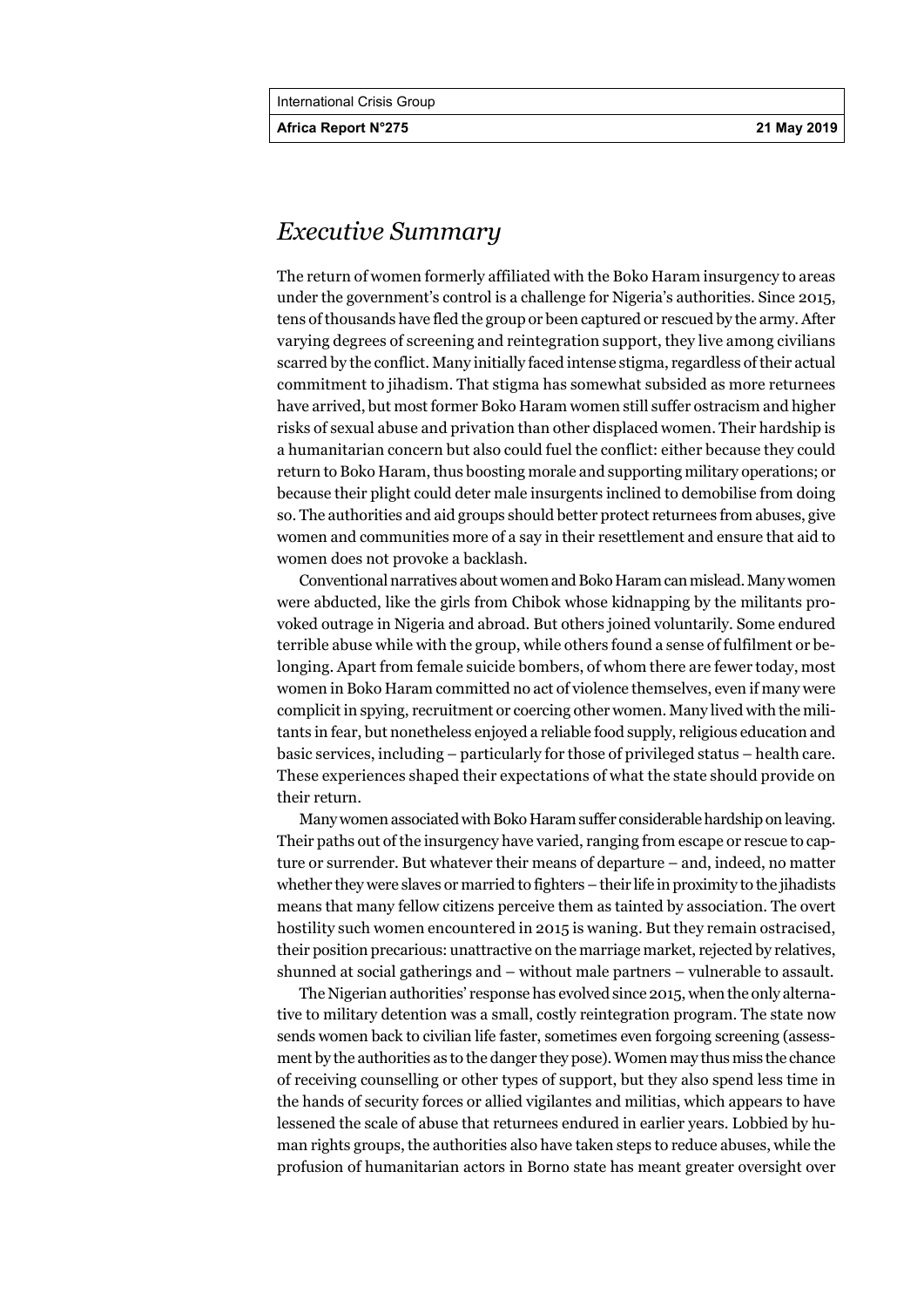the security forces. Nonetheless, sexual exploitation persists: rape still occurs, and many women find themselves forced into "survival sex", the exchange of sex for protection or resources.

The plight of female returnees is not only a humanitarian concern; if not rectified, it could hinder efforts to end the conflict. Flawed reintegration could force more women to return to the insurgents. Women are a boon to both Boko Haram factions (the group split in 2016) as they can play important support roles for men. Conversely, women who leave Boko Haram could help de-escalate fighting. Their return home could be a litmus test for male fighters, whose defection and reintegration into society is crucial to ending the insurgency. Indeed, in some instances male fighters appear to have explicitly charged wives or sisters to leave and explore prospects for their own demobilisation. If returnee women report fair treatment, they may convince disillusioned insurgents to leave Boko Haram's ranks.

The federal government, together with authorities in the north-eastern states, in particular Borno, the hardest-hit, should take the following steps:

- **End abuses.** The military's screening of women emerging from Boko Haram should be professionalised, with clear, standardised assessment criteria and a civilian state body, such as the National Human Rights Commission, providing oversight and minimising the likelihood of mistreatment. Borno state's State Emergency Management Agency should work with the police, army and Civilian Joint Task Force to shield women from abuse, including by their own staff. They should raise awareness of the seriousness of both rape and sexual exploitation driven by women's vulnerability, working to create a culture of accountability.
- **Give women returnees a say in where they resettle.** Given continued prejudice, some women may prefer to relocate far from their original homes. The authorities also should give communities in which women will settle the opportunity to voice concerns and discuss how those concerns can be met.
- **Ensure that aid distribution avoids backlash.** Aid providers should avoid targeting only former Boko Haram women, which can stoke resentment among other displaced people or within communities where such women resettle. Moreover, given that many in the north east see programs that empower women as neglectful of men, aid providers should continue to ensure they do not pass over unmarried young men and elderly men when distributing food, as has happened in the past.
- **Allocate more money for the internally displaced, including women returnees, and for regional development more broadly.** In 2019, according to the UN, 7.1 million people (2.3 million girls, 1.9 million boys, 1.6 million women and 1.3 million men) in north-eastern Nigeria relied on humanitarian aid. Local authorities badly need funds to meet their needs. Particularly important are funds for education, which returnees value and are critical to the north east's recovery.

These measures in themselves will not end the crisis in Nigeria's north east. As a recent Crisis Group report on one Boko Haram faction, now calling itself the Islamic State in West Africa Province (ISWAP), details, doing so requires President Muham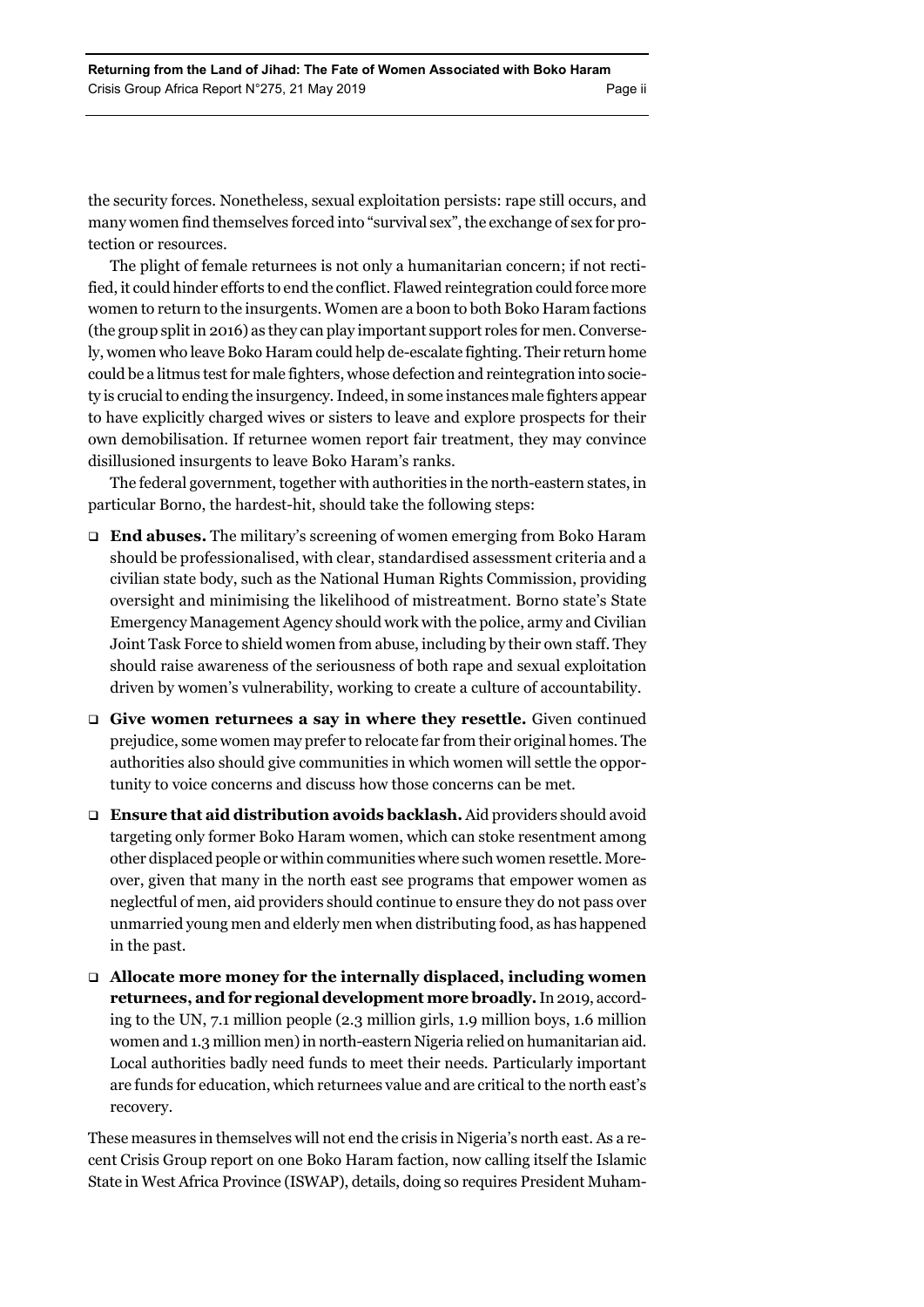madu Buhari's government to look beyond the military campaign, step up efforts to fill gaps in its provision of basic services that militants increasingly exploit to win support, while avoiding tactics that risk harming civilians. But by helping women who have left Boko Haram return to civilian life in safety and dignity, the authorities can lower risks that those women return to the insurgents' ranks and potentially encourage further demobilisation, including among male militants. Increasing support for people displaced by the conflict and more generally for the north east's development can help repair the frayed relations between state and society in north-eastern Nigeria that have fuelled the insurgency.

## **Abuja/Dakar/Brussels, 21 May 2019**

This report focuses exclusively on women associated with Boko Haram who have returned, voluntarily or through military operations, to civilian areas and camps for the internally displaced in Maiduguri state, as well as other local government areas. Because the full and most precise descriptive term for such women – "women associated with Boko Haram" – is cumbersome in such a long report, we have used "returnees" as shorthand. As we hope the report shows, the complexity of this group defies neat description. Some of the women associated with Boko Haram have suffered abuse, and are survivor returnees; some have rejected the group, and are genuinely "formerly associated"; others remained devoted, even if physically delinked from the group, so they are "associates" and "returnees", at the same time. We are aware that the term "returnee" normally connotes conventional civilian IDPs, rather than those returning from armed groups. But for the purposes of this report, which also highlights the pervasiveness of stigma, it carries a less pejorative tone than "Boko Haram women", a phrase that also elides the distinctions among the women themselves. Hence we use the term "returnee" throughout, with all the above caveats.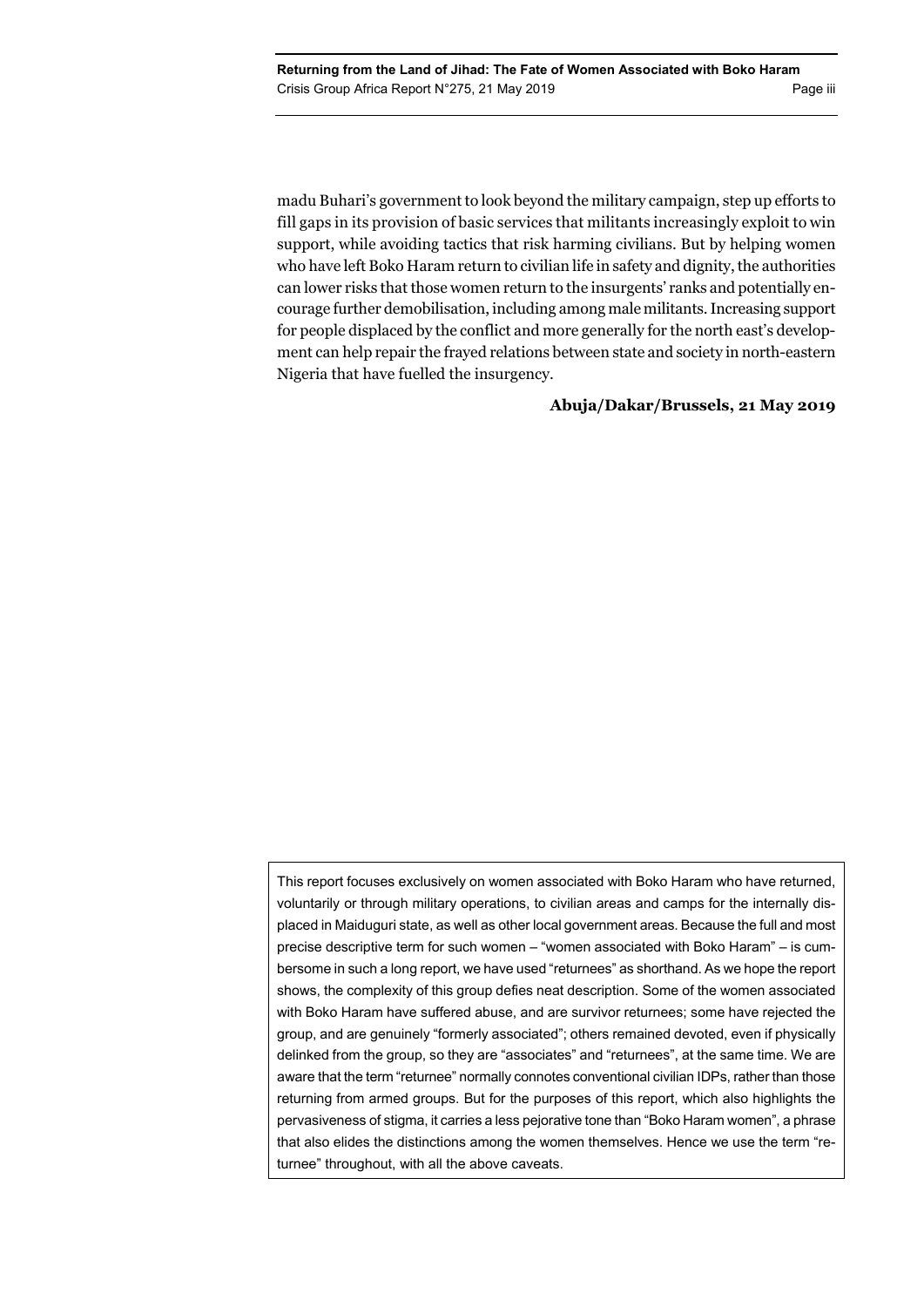**Africa Report N°275 21 May 2019** 

# Returning from the Land of Jihad: The Fate of Women Associated with Boko Haram

# I. **Introduction**

Boko Haram, the jihadist insurgency roiling north-eastern Nigeria since 2009, is back on the offensive.<sup>1</sup> In 2015, the Nigerian military, with the backing of neighbouring countries (Cameroon, Chad and Niger), began mounting a better coordinated campaign and recaptured much of the territory held by the insurgents. But having split in two in 2016, Boko Haram has regained momentum over the past year. One faction, now calling itself the Islamic State in West Africa Province (ISWAP), has won a string of battles against the Nigerian army. It is building a proto-state on the banks and islands of Lake Chad, filling gaps in service delivery to cultivate civilian support. The second faction, run by Boko Haram's former leader, Abubakar Shekau, and based mostly in the Sambisa forest and along the Nigeria-Cameroon border, has also scored some recent military successes.<sup>2</sup> A number of towns and villages continue to be wrested back and forth between military and insurgent control. A decade in, the conflict appears unlikely to end any time soon.

Despite its uneven results, the government's military campaign has produced a stream of returnees from Boko Haram, mostly women and girls, to hometowns and internally displaced person (IDP) camps.<sup>3</sup> At first these women found return very difficult. They were feared as potential terrorists, since Boko Haram had employed women as suicide bombers. They faced intense stigma, particularly if they had given birth to "Boko Haram children", namely children fathered by jihadists.4 In 2015, the stigma was so great that aid groups and local NGOs witnessed cases of infanticide: mothers felt their babies stood no chance at social acceptance.<sup>5</sup>

<sup>&</sup>lt;sup>1</sup> Crisis Group Africa Briefing N°120, *Boko Haram on the Back Foot?*, 4 May 2016.

Crisis Group Africa Report, *Nigeria: Coming to Terms with the Islamic State in West Africa Province*, forthcoming. See also "Islamic State ally stakes out territory around Lake Chad", Reuters, 30 April 2018; as well as Omar Mahmood and Christian Nduibuisi, "Factional Dynamics within Boko Haram", Institute of Security Studies, 6 July 2018. The faction led by Shekau has gone back to Boko Haram's original name, Jama'tu Ahlis Sunna Lidda'awati wal-Jihad (People Committed to the Propagation of the Prophet's Teachings and Jihad). On its renewed activities, see "Thousands flee north-east Nigeria after devastating Boko Haram attack", *The Guardian*, 17 January 2019. Supporters reject the Hausa name Boko Haram (generally translated as "Western education is forbidden"), a derisive epithet coined by Salafi critics. But given the term's wide recognition, this report uses it to refer to the group before the 2016 split and to denote the two factions together.

<sup>&</sup>lt;sup>3</sup> The notion of returnees employed in this report differs from the one that providers of humanitarian aid use. To humanitarian workers, it designates refugees or IDPs who return home. In this report, the term "returnees" applies strictly to those who, for one reason or another, return from places under Boko Haram control to government-controlled areas. This report also refers frequently to women or female returnees, a category which often includes girls under eighteen. In north-eastern Nigeria, marriage just after puberty is prevalent, and women themselves rarely make a sharp distinction between adolescent girls and older women.

<sup>4</sup> "Bad Blood", UNICEF and International Alert, February 2017.

<sup>5</sup> Crisis Group interviews, Maiduguri, December 2018.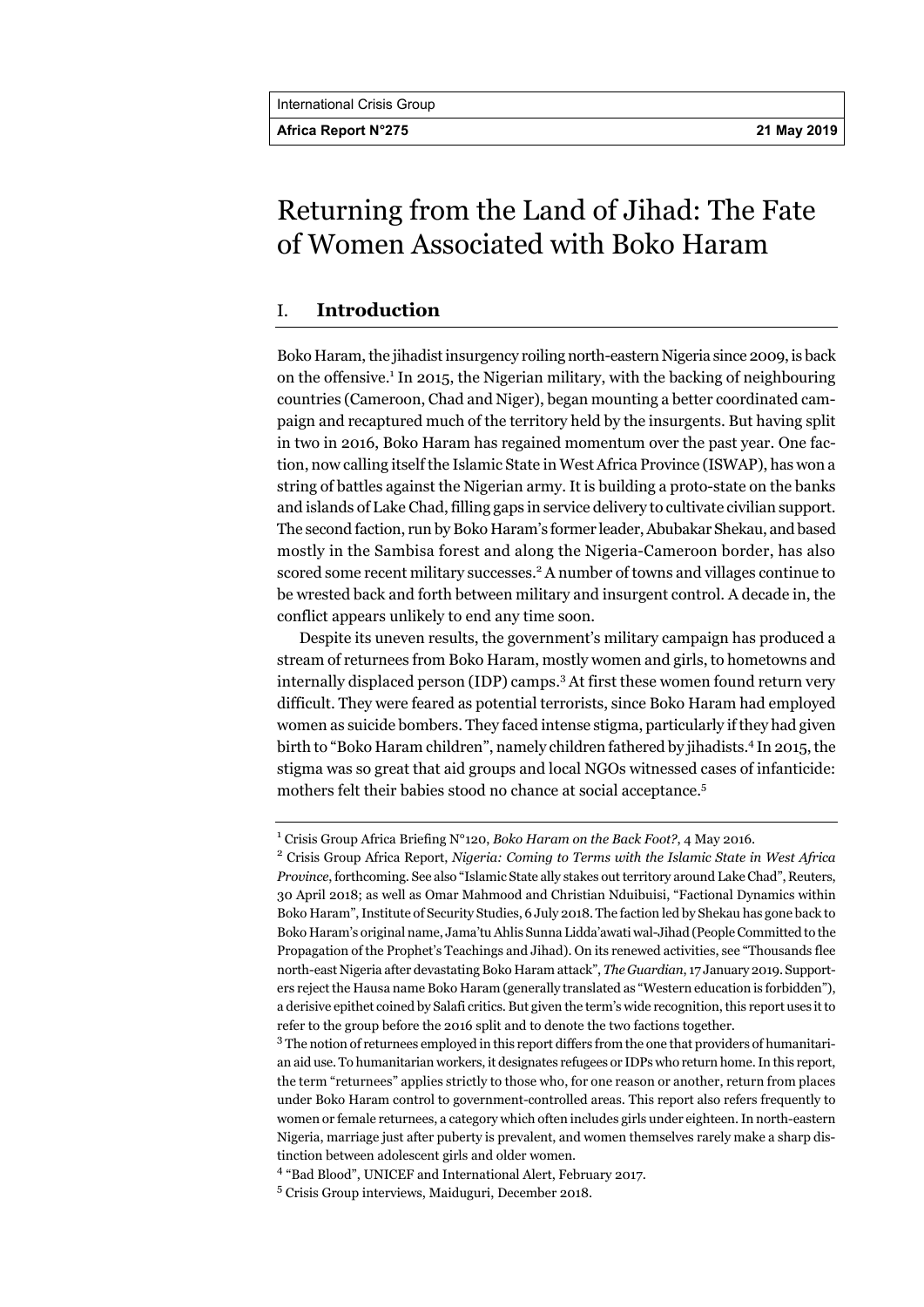Such stigma appears to have diminished but women associated with Boko Haram still feel the sting of social rejection. As ever larger numbers return, the hostility from state and society such women initially encountered has been replaced by a grudging tolerance. Moreover, both ISWAP and Shekau's faction focus on military targets, so now send fewer women to stage suicide attacks that kill civilians, meaning the stereotype of the female suicide bomber has lost some of its currency. The opprobrium attached to bearing militants' children has also waned. But many women and girls remain ostracised and dread maltreatment. Though data is insufficient to establish the scale of the trend, some have opted to go back to Boko Haram.

This report looks at the lives of Boko Haram-linked women in IDP camps and other state-controlled locales in north-eastern Nigeria and offers suggestions for easing their predicament. It is based on field research carried out in Nigeria's federal capital Abuja and in Maiduguri, capital of Borno state, in March, October and December 2018. It incorporates the views of Nigerian civil society organisations, including women's groups, canvassed at an October workshop held in Maiduguri. Interviewees included Boko Haram-affiliated women living in Maiduguri and others living elsewhere in Borno state (arrangements were made to bring them to the state capital), as well as international humanitarian workers, Nigerian government officials, humanitarian agency officers and former diplomats, soldiers and security experts.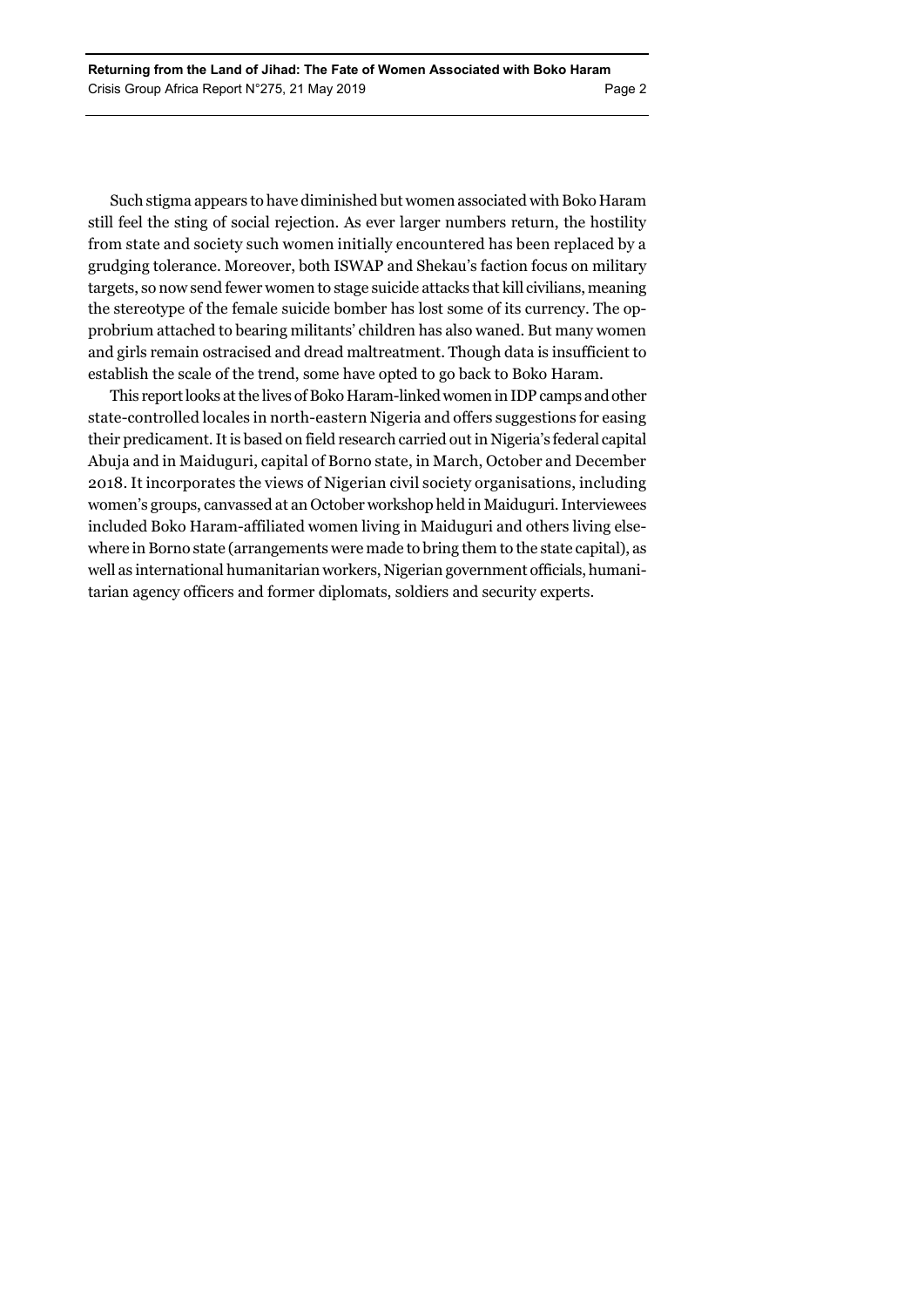# II. **Many Reasons to Join, Many Ways to Leave**

# A. *Variety of Affiliations*

The story of the Chibok girls has long dominated discussions about women and Boko Haram. The insurgents abducted the 276 college girls in 2014, turning them into a global cause célèbre and feeding the notion that most women who interact with the group do so against their will. Many women and girls were indeed captured in raids or inducted into Boko Haram under threat and coercion, and some endured horrific abuse. But as Crisis Group and others have shown, many also have joined Boko Haram voluntarily.<sup>6</sup> Some have done so with family members' encouragement. Others have simply followed a male family member – a husband, father or brother – or joined to escape arranged marriages. For most women, motives have been a mix of agency and duress, all of which should be viewed through the prism of government neglect and entrenched patriarchy in the north east. Moreover, even among those captured in raids or coerced, some have found belonging and purpose.<sup>7</sup>

Women's roles and status in the insurgency vary. Some are wives and housekeepers, but many also serve a variety of support roles, including propaganda, trade, logistics and intelligence gathering. With the notable exception of the suicide bombings for which Boko Haram gained notoriety by repeatedly employing girls and women, women associated with the group have rarely been directly involved in combat or perpetrating violence.<sup>8</sup> Women's status reflects their partners' seniority and level of ideological commitment. Wives of committed members and fighters, the *rijal* ("men" in Arabic), enjoyed considerable privilege. Women in families willing to live under the group but not to commit to it were *awam* ("commoners" in Arabic) subject to taxation and often hard labour. Some captured women as well as men were slaves obliged to work in *rijal* households.

The variety of roles and degrees of affiliation are important background for understanding the expectations of women returnees and the perceptions of others about them. Even women who left the group of their own volition tend to have higher expectations of civilian life under state authorities than they might have had previously**,** due to their time with the militants. Returnees often say the Nigerian government comes up short in comparison to Boko Haram, providing less security and education and fewer other services. Many women do say they are relieved to have left, despite the harsh conditions in the camps where they now live. Still, many, even some

<sup>6</sup> Crisis Group Africa Report N°242, *Nigeria: Women and the Boko Haram Insurgency,* 5 December 2016. See also Hilary Matfess, *Women and the War on Boko Haram: Wives, Weapons, Witnesses* (Chicago, 2017).

 $\frac{7}{2}$  See, for instance, the women discussed in Adaobi Tricia Nwaubani, "The women rescued from Boko Haram who are returning to their captors", *The New Yorker*, 20 December 2018.

<sup>&</sup>lt;sup>8</sup> A number of women volunteered for suicide bombings as a ruse to escape the group and then surrendered to the military without detonating the explosives. Crisis Group interviews, Maiduguri, October and December 2018. See also "Boko Haram strapped suicide bombs to them. Somehow these teenage girls survived", *The New York Times*, 25 October 2017.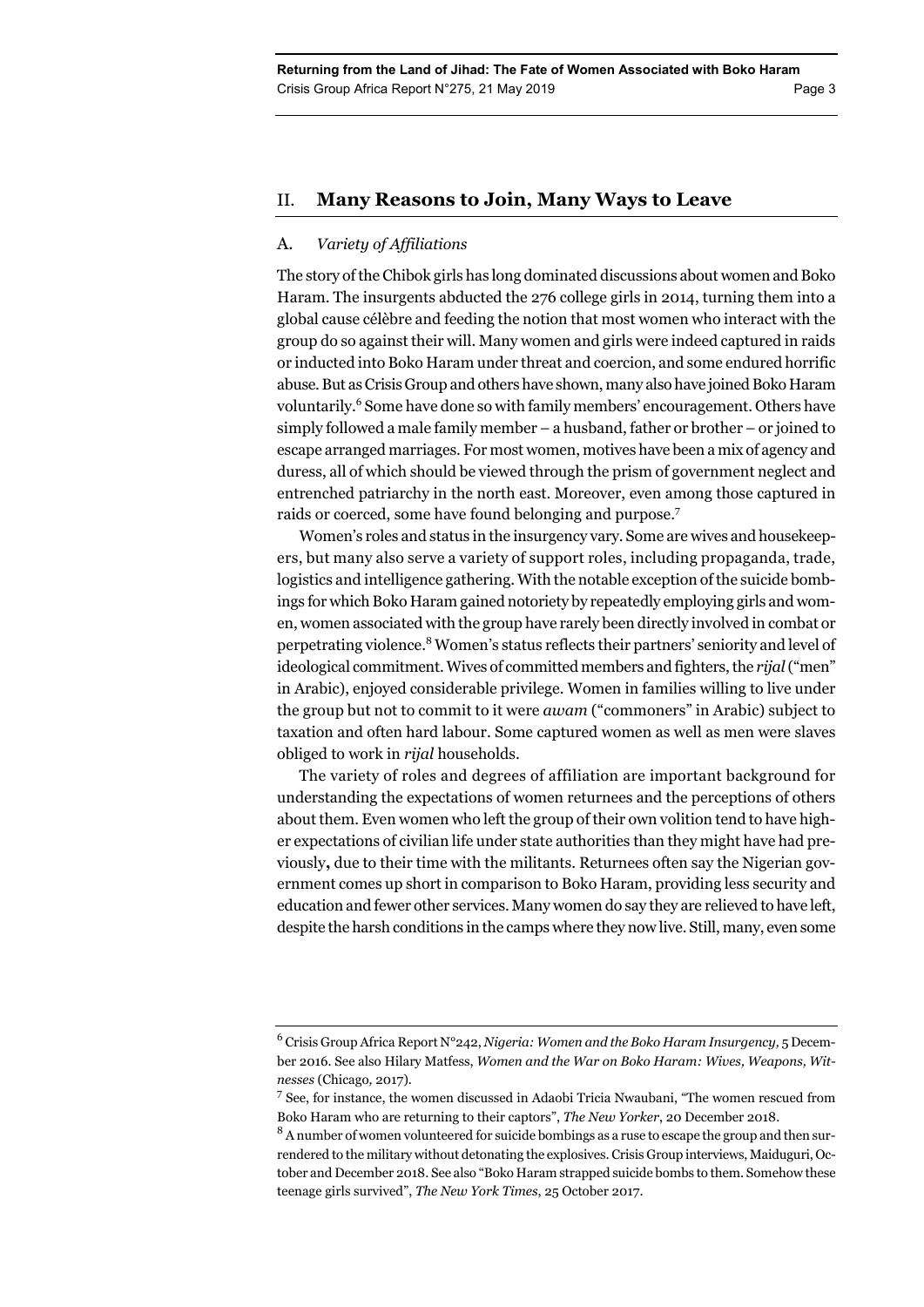whom Boko Haram forced to join, feel that they gained opportunities and a sense of empowerment through association with the group.9

Many women in Nigeria's north east, where patriarchy runs deep and underdevelopment is acute, saw in Boko Haram a means of access to education (in the form of Quranic teaching), public space (during religious gatherings), and both general and reproductive medical care, sometimes for the first time. The most privileged among them, the wives of the *rijal,* were spared some or all of the harsh labour demands usually placed on women, particularly in rural areas, thanks to the recourse to *awam* or slaves. For them in particular, food tended to be plentiful, largely thanks to Boko Haram's plunder of non-affiliated communities.<sup>10</sup>

For its women members, Boko Haram thus brought both exploitation and opportunity. Many women, including girls as young as twelve, were forced into marriage, sometimes under threat of death, and subsequently subjected to marital rape. But for many others, and even to some of the former, Boko Haram also offered a decent standard of living relative to that they had previously experienced. While many abducted women were coerced into sexual relations with husbands Boko Haram pressed on them, once married they were protected from rape or sexual abuse by others, whether authority figures or strangers.<sup>11</sup> Moreover, Boko Haram's interpretations of Islamic law upheld some of the rights of wives vis-à-vis their husbands. Indeed, some women interviewed by Crisis Group say they filed for divorce in Boko Haram's courts when they judged that their husbands – *awam* and *rijal* alike – were not fulfilling their obligations.<sup>12</sup>

Somewhat counter-intuitively, given Boko Haram's infamous hatred of Nigerian state-run education, Boko Haram also met the aspirations of some of its female associates regarding access to education. Many returnees express disappointment that their children have no access to schooling where they live now, whether religion education, which Boko Haram provided, or a basic state curriculum. They recognise that such education is important for their children's social betterment.<sup>13</sup>

Overall, therefore, women's reasons for joining the insurgency and their experience within it are varied and complex. Research on Boko Haram tends to cast the decision to join as either a matter of survival or a rebellion against patriarchy. Yet neither characterisation fully captures the interplay of state corruption and neglect, the stunted aspirations of women in the male-dominated north east, and the space afforded by a militant movement that was seen by many as brutal and predatory but by others as offering justice and empowerment.

<sup>&</sup>lt;sup>9</sup> "We Were Changing the World': Radicalization and Empowerment among Young People Associated with Armed Opposition Groups in Northeast Nigeria", Equal Access, October 2018.<br><sup>10</sup> ISWAP seems generally less predatory in its treatment of civilians, though there are reports of

onerous taxation and kidnapping for ransom. See Crisis Group Report, *Nigeria: Coming to Terms with the Islamic State in West Africa Province*, op. cit.<br><sup>11</sup> Crisis Group interview, representative of local NGO working on gender issues, Abuja, January

<sup>2019.</sup> A recent study by a local woman's NGO in Maiduguri noted that "violent abuses against women are relentless, systematic and widely tolerated, if not explicitly condoned". "Study on the Perception of IDPs on Violence against Women and Girls in Some Host Communities in Borno State", Gender Equality, Peace and Development Centre, 2018, p. 1.

<sup>12</sup> Crisis Group interviews, Maiduguri, December 2018.

<sup>&</sup>lt;sup>13</sup> Crisis Group interviews, Maiduguri, December 2018.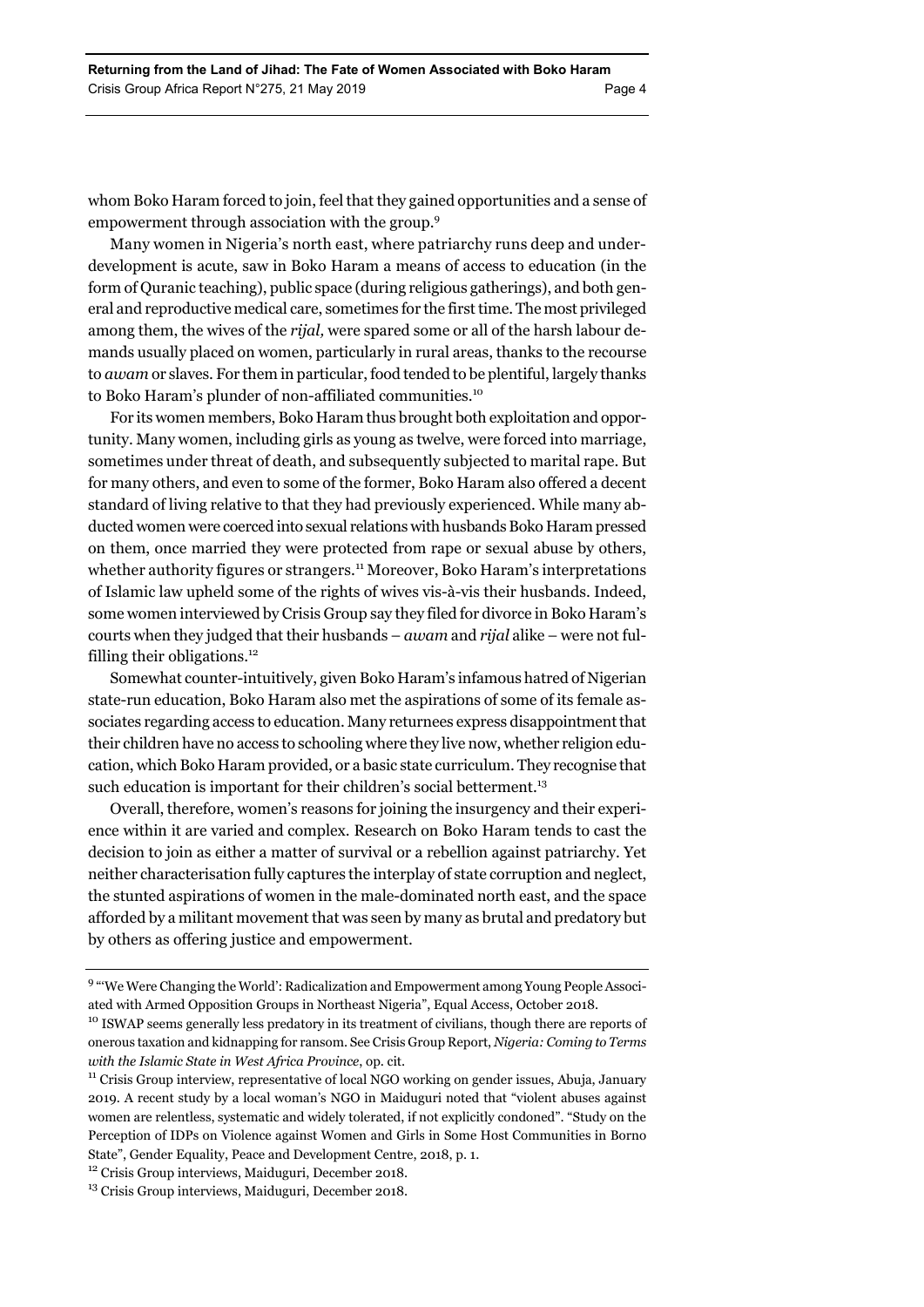# B. *Variety of Returns*

The influx of women returning from Boko Haram began with the Nigerian counteroffensive of 2015, when areas that Boko Haram had held for months or years began falling back under government control. The military and associated vigilantes captured many of these women, while others escaped amid the chaos of fighting between the army and militants. The army has transferred most such women to sites in Maiduguri, or to one of the two dozen towns that it reconquered and has been using to host displaced civilians in areas still threatened by Boko Haram in Borno state (known locally as "garrison towns").

The returnees number at the very least in the tens of thousands – in 2016 alone, the army said it had brought more than 12,000 people back from Boko Haram areas – and seem to be predominantly women and children. Official accounts of army operations mention only minorities of male survivors (less than 20 per cent of the adult survivors in 2016, for instance), whether captured Boko Haram fighters or liberated *awam* or slaves.14 Many returnee women suspect that males found in combat zones are either executed or detained, often indefinitely and incognito, in military prisons, and human rights NGOs and other researchers have documented certain cases (the army denies such abuse).<sup>15</sup>

Some women are accidental returnees, finding themselves stuck in governmentcontrolled areas while travelling to trade or get treatment for themselves or their children. Others are caught up in the insurgency's factional split: some whose husbands left the Shekau faction to join ISWAP are biding their time in camps, waiting to see if their husbands settle in one place, so they can join them.<sup>16</sup> Finally, some work as scouts for men, sent to query the military or humanitarian workers as to whether they could guarantee the men's safety, were they to surrender.<sup>17</sup>

A further flood of returns likely lies ahead. ISWAP's expansion in 2018 has brought thousands more civilians under the militants' control. In early 2019, more than 800,000 people reportedly lived in what are euphemistically called "hard-to-reach areas" – places where state authority is absent and Boko Haram influential.<sup>18</sup> Many women in these areas are not directly associated with the insurgency, but assuming at least some of such areas are recaptured from militants, the state will suspect many of having joined.

<sup>&</sup>lt;sup>14</sup> According to its Facebook page, the Nigerian army brought back 12,331 persons from Boko Haram areas in 2016. Gender and age breakdowns are available for only 663: 71 men, 261 women and 331 children.

<sup>&</sup>lt;sup>15</sup> Crisis Group interviews, wives of disappeared men suspected of Boko Haram involvement, Maiduguri, December 2018. See also "Assaulted by Boko Haram, raped by soldiers – the story of Nigerian women", TRT World, 20 July 2018; "Nigerian military rejects Amnesty International report", Voice of America, 3 June 2015; "Nigeria: Interminable Insurgency?", Chatham House, September 2014, pp. 15-17.

<sup>16</sup> Crisis Group interviews, IDPs, Maiduguri, December 2018.

 $17$  Crisis Group interviews, humanitarian workers, Maiduguri and Abuja, December 2018.

 $^{18}$  UN Office for the Coordination of Humanitarian Affairs (OCHA), Humanitarian Response strategy, January 2019, p. 22: "an estimated 823,000 people [who] remain hard to reach by humanitarian actors".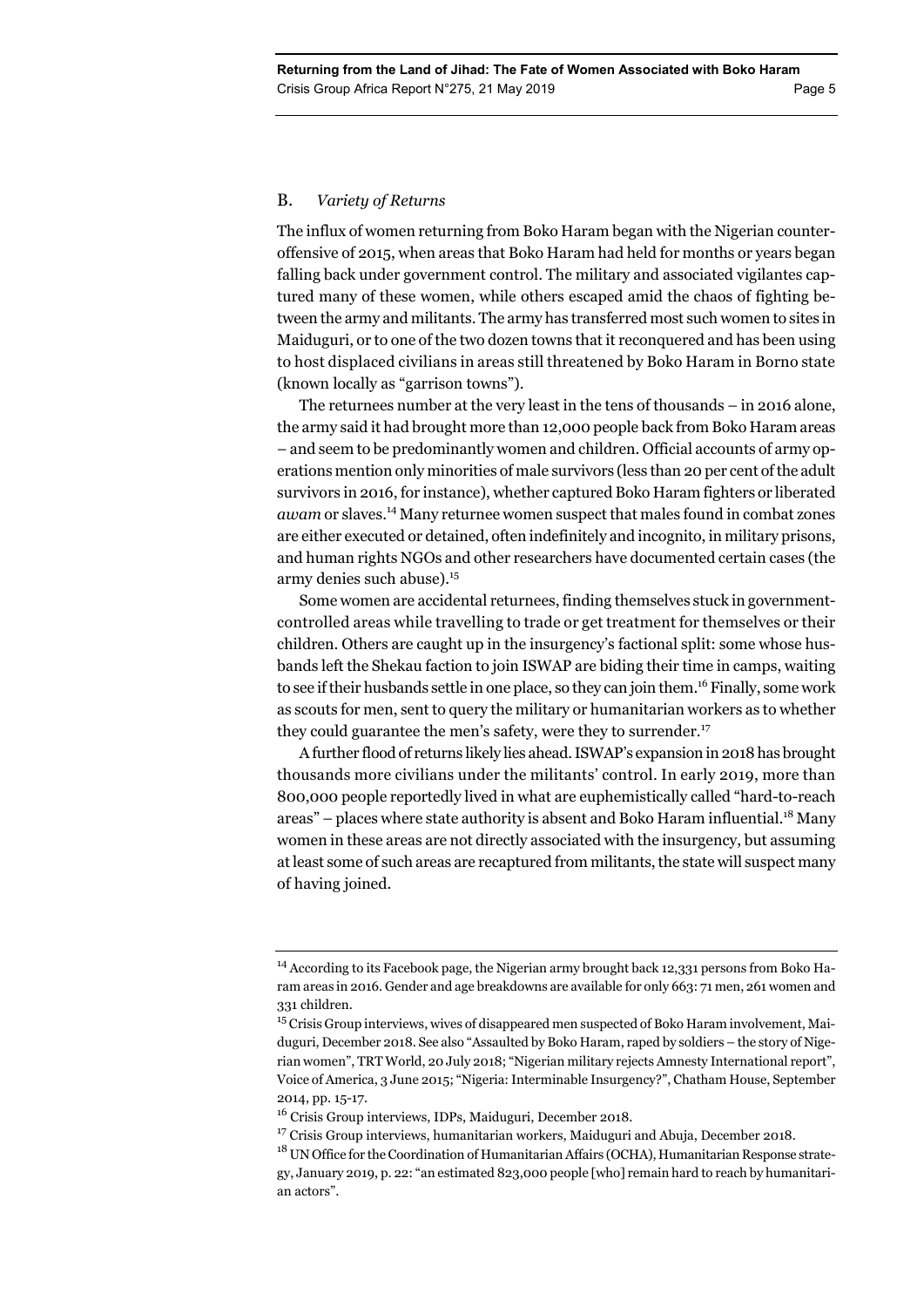# III. **The Authorities' Response: Improvement by Default?**

### A. *First Encounters*

Women have felt the war's effects since its beginning. In 2009, at the outset of the insurrection in Maiduguri, the state detained many wives and other female relatives of militants in the city's jails and military barracks for questioning or as a punitive measure. Boko Haram leaders actually said they began kidnapping civilian women in retaliation, with the aim of securing their relatives' release.<sup>19</sup> When the returns began in 2015, the military interned hundreds of women at Giwa Barracks, the main army-run prison in Maiduguri, for months on end. Amnesty International and Human Rights Watch have documented the dire conditions of detention, including sexual abuse by soldiers.20 While held at Giwa Barracks, the women underwent interrogation but did not go on trial. The army never made clear what it considered their legal status – material witnesses or militants in their own right – to be.

Members of the Civilian Joint Task Force (CJTF), a vigilante group with many chapters, including in IDP camps, and whose formation the army strongly encouraged, played a key part in screening detainees to assess if they posed a threat. The CJTF members were locals, which meant they assessed women, at least in theory, largely on the basis of the women's past personal and familial associations with Boko Haram.<sup>21</sup> The army released some women as a result.

The military and civilian authorities, even after having nominally screened the women, were understandably vexed as to how to deal with them, as their affiliations with Boko Haram were enormously diverse. Some had signed up voluntarily; others had not. Some had participated in the insurgency and its abuses; others had not or had themselves suffered abuse. The authorities also began taking notice of human rights organisations' criticisms of how they were treating Boko Haram prisoners, male and female.

The Borno state government experimented in 2016 with a pilot program called the Safe House in Maiduguri. State authorities never formally described the program as a "deradicalisation" effort, preferring the euphemistic term "Safe House" (subsequent efforts discussed below have largely used the term "rehabilitation"). But the safe house program involved a former national security adviser who also helped craft the government's "deradicalisation program".22 The house hosted about 36 women, some with children, in good conditions under guard and removed from surviving adult family members. The cohort was diverse, including women married to both senior and low-ranking fighters. For around sixteen months, all received psychosocial support, skills training, lessons in what the state called "moderate Islam" and therapy designed to make them reject Boko Haram's violence and intolerance. The process involved an assessment by staff of a local NGO, headed by the former national

<sup>19</sup> See Matfess, op. cit., pp. 82-84.

<sup>20 &</sup>quot;Nigeria: 'If You See It, You Will Cry': Life and Death in Giwa Barracks", Amnesty International, May 2016; "Children Detained as National Security Threats", Human Rights Watch, July 2016. 21 On the CJTF, see Crisis Group Africa Report N°244, *Watchmen of Lake Chad: Vigilante Groups* 

*Fighting Boko Haram,* 23 February 2017. 22 Nwaubani, "The women rescued …", op. cit.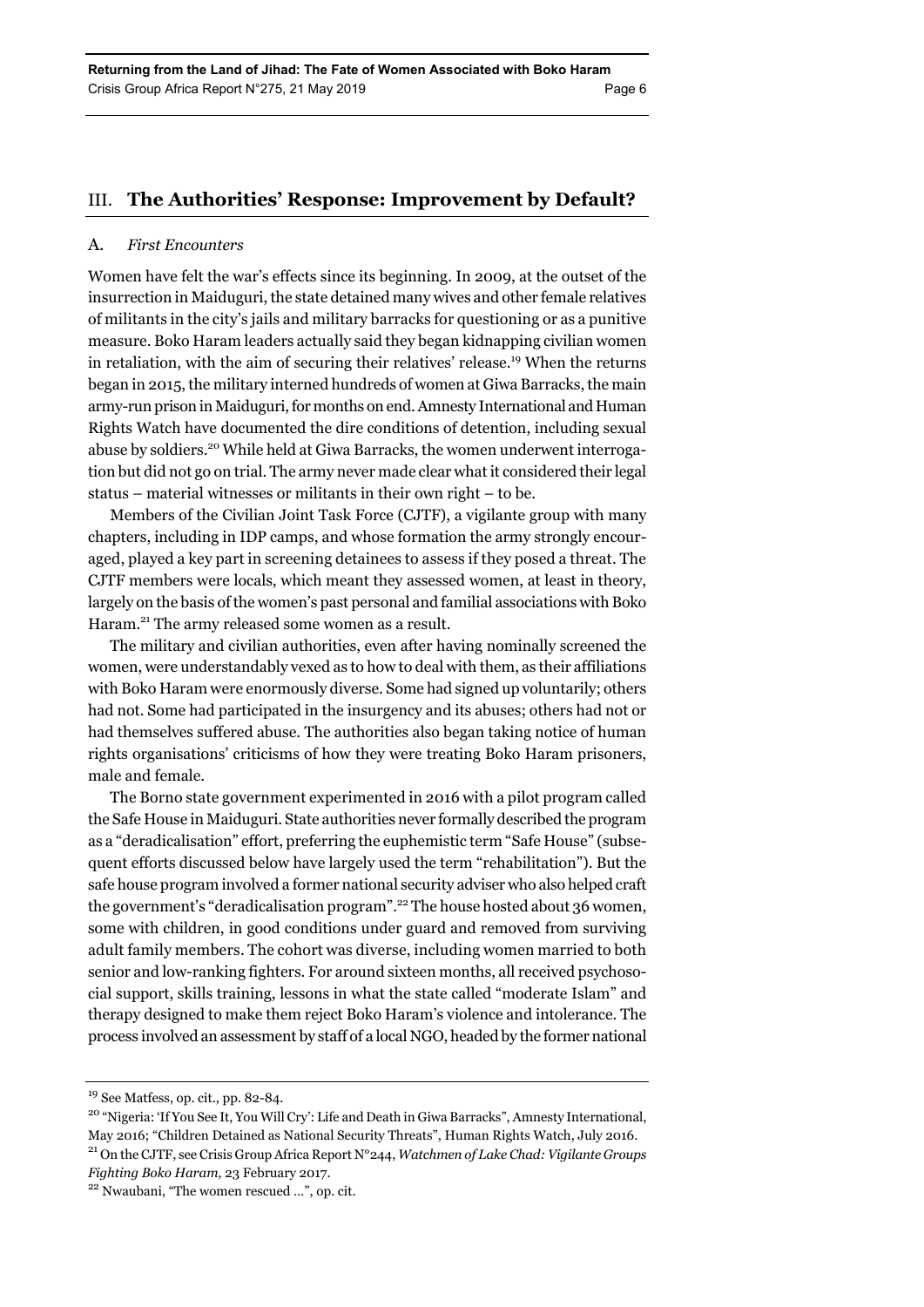security adviser, of women along a spectrum of zealotry, based on their responses to or views on predetermined questions.

The project was resource-intensive but ultimately not very successful; fourteen of the 36 women reportedly had returned to the insurgents by the end of 2018.<sup>23</sup> While it is impossible to know what proportion of women outside the Safe House return to militancy, it is striking that a program that offered vastly greater support to women than any other circumstance conceivable, whether in IDP camps, host communities or subsequent programs, did not achieve a better outcome.

Critics in Maiduguri who observed the Safe House experiment said its emphasis on reverse indoctrination was both excessive and misguided.24 The program devoted too little resources and time to training and preparing women to work and support themselves afterward. Instead, it focused closely on seeking to gauge and reverse the women's ideological fervour, often through discussions of religious scripture. One woman who went through the program mentioned that an expert involved did not speak the local language. "He waved the Quran in the air and asked us to name which were the bad passages", she said.<sup>25</sup> This approach, which in her eyes insulted scriptural tenets, made her and others distrustful.<sup>26</sup> It overlooked the legitimate political and social grievances that underpinned the group's appeal. It seemed to have little traction with the group in part because of its infantilising premise: that women – and indeed other Boko Haram recruits – were blank slates for brainwashing.

Meanwhile, the project made few distinctions among the returnees, reportedly housing *awam* women alongside committed wives of *rijal*. Keeping Boko Haram members in good conditions also sparked hostility in the neighbourhood and among other IDPs.27 This animosity, along with keeping the women in detention, albeit relatively comfortable detention, and apart from their families, made it harder to reintegrate them into society.

# B. *Reintegration*

Following criticism from human rights organisations, Nigerian authorities run a very different process of screening and reintegrating women returnees today. Borno state closed the Safe House, sending the women and children back to their families at home or in IDP camps, and the army reportedly released all women from Giwa Barracks.<sup>28</sup> The army has sought to streamline the treatment of female returnees, in order to allow for faster release and a focus on male suspects.

<sup>&</sup>lt;sup>23</sup> Crisis Group interviews, NGO workers, officials formerly associated with the Safe House and returnees, Maiduguri, December 2018. See also Nwaubani, *"*The women rescued", op. cit.

<sup>&</sup>lt;sup>24</sup> Crisis Group interviews, NGO workers and officials formerly associated with the Safe House, Maiduguri, December 2018.

<sup>&</sup>lt;sup>25</sup> Crisis Group interviews, NGO workers and women formerly associated with the Safe House, Maiduguri, December 2018.

<sup>&</sup>lt;sup>26</sup> Crisis Group interviews, women formerly associated with the Safe House, Maiduguri, December 2018.

<sup>&</sup>lt;sup>27</sup> Crisis Group interviews, civil society figures and NGO workers, Maiduguri, December 2018.

<sup>28</sup> One NGO worker questioned the extent of the release. Crisis Group interview, NGO official, Maiduguri, December 2018.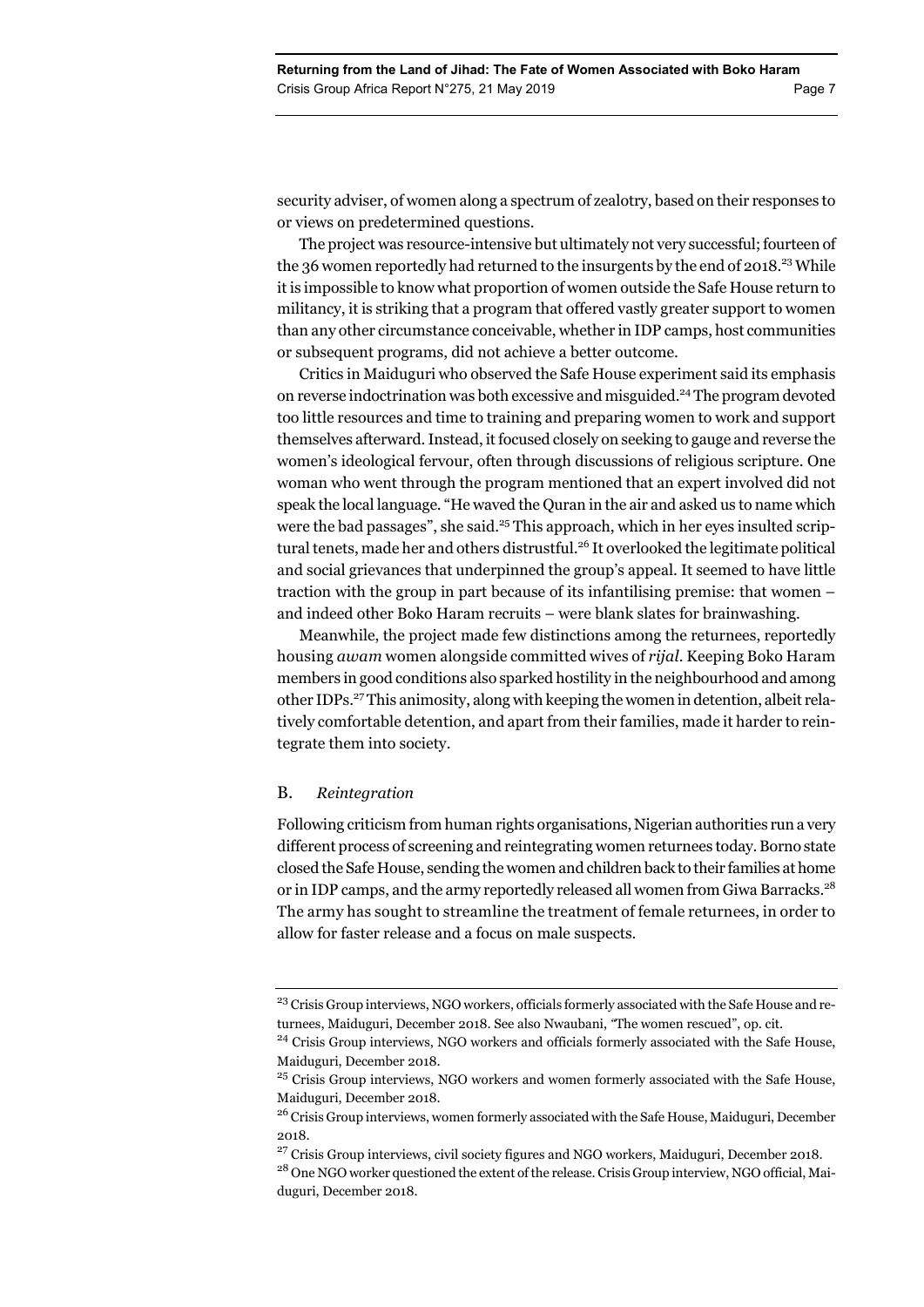In 2016, with donor support, the Borno state government repurposed a home for the disabled in Bulumkutu, a Maiduguri district, as a "rehabilitation centre", known as the Bulumkutu Transit Centre, for women. The women from Giwa Barracks were the first to be sent there. The centre, which has a holding capacity of just over 300, is the only place of its kind in the north east. It is supposed to house women for about three months. It has moved away from the Safe House model, and puts all residents into group therapy run by social workers. It also offers spiritual guidance from religious leaders, delivered in local languages and with a focus on ethics, forgiveness and non-violence. The centre then reconnects women with their families, who often live in IDP camps, and releases them. The centre has hosted many more people than the Safe House – more than 2,000 women and children went through the Bulumkutu Transit Centre from 2016 to December 2018 – but capacity is insufficient for the many thousands who may require its services in the years ahead.<sup>29</sup>

The centre is not without problems. It can only accommodate so many women at a time, leading, in some instances, to women being sent straight back into camps or communities from Boko Haram areas. In at least one case, the centre cut short its skills training because of pressures to take in more women.30 In another, in October 2018, the army put a number of male ex-insurgents released from its demobilisation program into the centre because their hometown had resisted taking them back. The gender mixing proved problematic as the ex-fighters began to harass the girls and women, and a separate male centre is now close to opening. Also, some women trained in Bulumkutu did not get the follow-up assistance or machinery needed to put their skills, often embroidery or food processing, to work.31 Many of these skills training programs are not based on proper market assessment of local demand and end up garnering women negligible income.<sup>32</sup> Little provision is made for formal education.<sup>33</sup>

In this light, whether creating more centres in Maiduguri and other major towns would make sense is hard to judge. Women associated with Boko Haram, whatever the nature of their ties, say they would benefit from the support such facilities offer. But state agencies and humanitarian groups can also offer counselling, skills training and other kinds of support within IDP camps and communities. What seems more urgent is rectifying the lack of state and federal resources for such programming, wherever it takes place.

Overall, the experiences of the Safe House and Bulumkutu Transit Centre suggest that reintegration programs appear most effective when they involve help to both returnees and ordinary citizens, by offering parallel tracks of support and counselling that prepare both sides to live together again. Civilians who have lost family members, homes and livelihoods to the insurgency need to see that returnees are not simply dropped back into daily life or receive more assistance than they do themselves. For their part, returnees are often traumatised and need assistance and fol-

<sup>29</sup> Crisis Group interview, humanitarian official, Maiduguri, December 2018.

 $^{30}$  Crisis Group interview, former resident of Bulumkutu Transit Centre, Maiduguri, December 2018.

<sup>31</sup> Crisis Group interview, former Bulumkutu resident, Maiduguri, December 2018.

<sup>32</sup> Crisis Group interview, returnee women, former Bulumkutu residents, local NGO staff, Maiduguri, December 2018.

<sup>33</sup> Crisis Group interview, government official, Maiduguri, December 2018.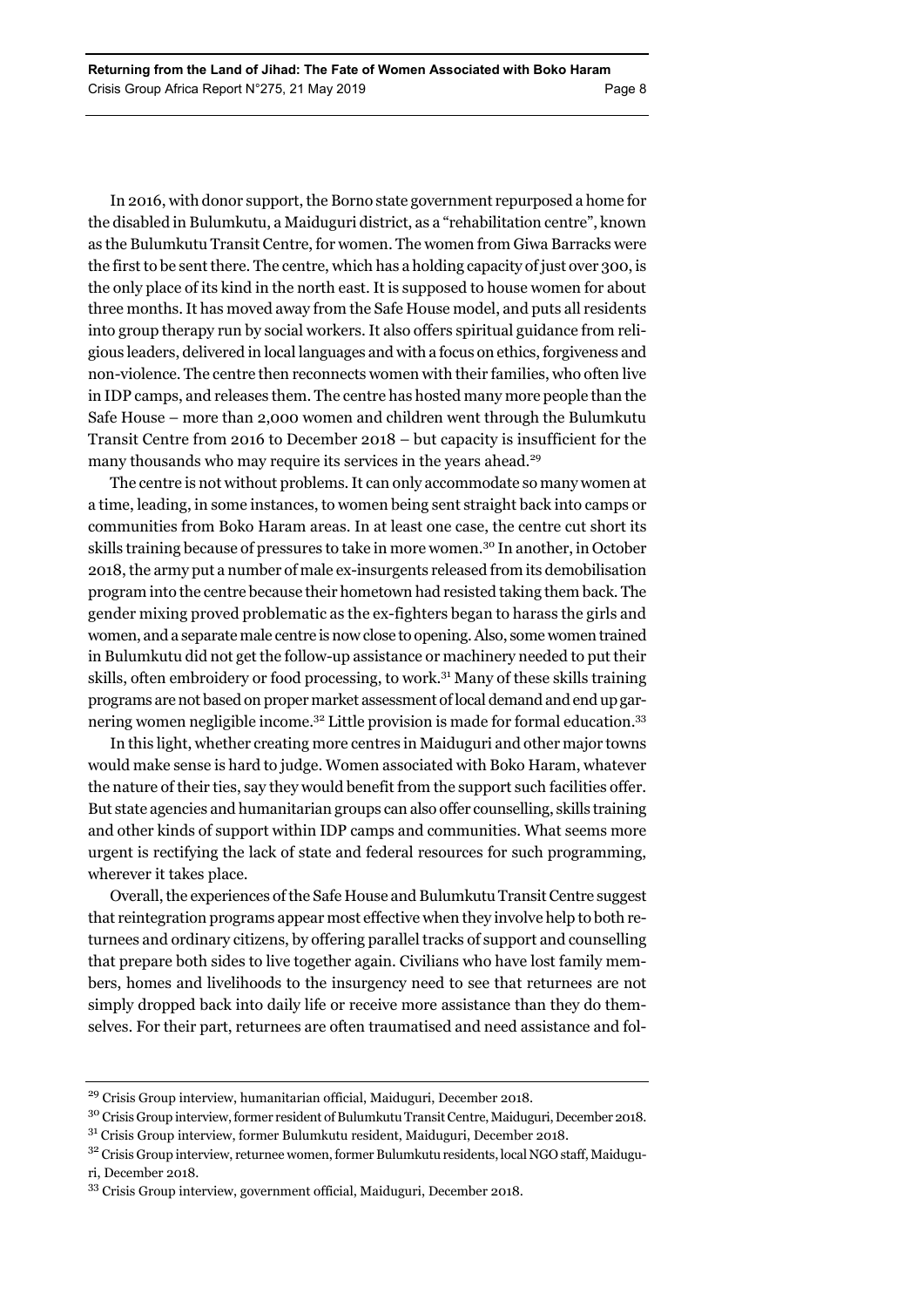low-up care in coping with their experiences and rebuilding livelihoods through work. Ensuring skills training is based on realistic marketplace assessments is a priority.

For now, the vast majority of women returnees do not go to the Bulumkutu centre and seem to be screened by the military rapidly, in just a few hours, sometimes without questioning, before being transferred to IDP camps in Maiduguri or one of the garrison towns. One avowedly committed female member, the long-time spouse of a Boko Haram militant, was released in this fashion – though whether she herself had committed any crime is unclear (few of the women have).<sup>34</sup> Authorities promptly released another equally committed member because she had several children with her and the military officers in charge of screening felt that detaining her would be too complicated.35

Nor do camp authorities or the CJTF spend much, if any, time screening. Occasionally, they will return to the military a woman they believe to be suspect because of her past affiliation or current behaviour. But for the most part, they release women quickly, trusting the military's screening. Several camp officers interviewed by Crisis Group noted that they had not reported a female suspect to the authorities for months, sometimes more than a year.<sup>36</sup> The speedier screening, made necessary by the larger caseload, might be letting dangerous people go. On the other hand, by cutting down the time that women spend in detention, it has certainly done a lot to reduce abuses.

### C. *Continued Abuses*

Sexual and other abuse of female returnees can occur at almost any phase of a woman's emergence from insurgent territory. Very little is known about capture in the field. Most women interviewed by Crisis Group said soldiers and CJTF members did no more than hurl invective at them. A few mentioned beatings. None mentioned sexual violence.37 Some humanitarian workers, however, think that significant abuse happens at this stage because it is largely unmonitored, despite what the women say.<sup>38</sup>

More abuse appears to take place later. There are several "gates" at which soldiers or militiamen may exploit women. Armed men control access to passes for leaving the camp, for instance, as well as access to a variety of assistance programs. Confirming reports by human rights and local civil society organisations, a number of women interviewed by Crisis Group reported abuses at the hand of security forces – insults, threats, thefts and various forms of sexual violence. Several noted that the army is now less harsh than the CJTF. Indeed, two women recounted episodes of soldiers intervening to prevent CJTF members from perpetrating abuses. Both incidents occurred when a CJTF man recognised a woman from back home whom he knew to be associated with Boko Haram.39

<sup>34</sup> See Matfess, op. cit., pp. 130-135.

<sup>35</sup> Crisis Group interview, female returnee, camp authorities, Maiduguri, December 2018.

<sup>&</sup>lt;sup>36</sup> Crisis Group interviews, female returnees, camp authorities, Maiduguri, October and December 2018.

<sup>37</sup> Crisis Group interviews, female returnees, Maiduguri, October and December 2018.

<sup>&</sup>lt;sup>38</sup> Crisis Group interviews, female returnees, Maiduguri; humanitarian workers, Maiduguri and Abuja, December 2018.

<sup>39</sup> Crisis Group interviews, Maiduguri, December 2018.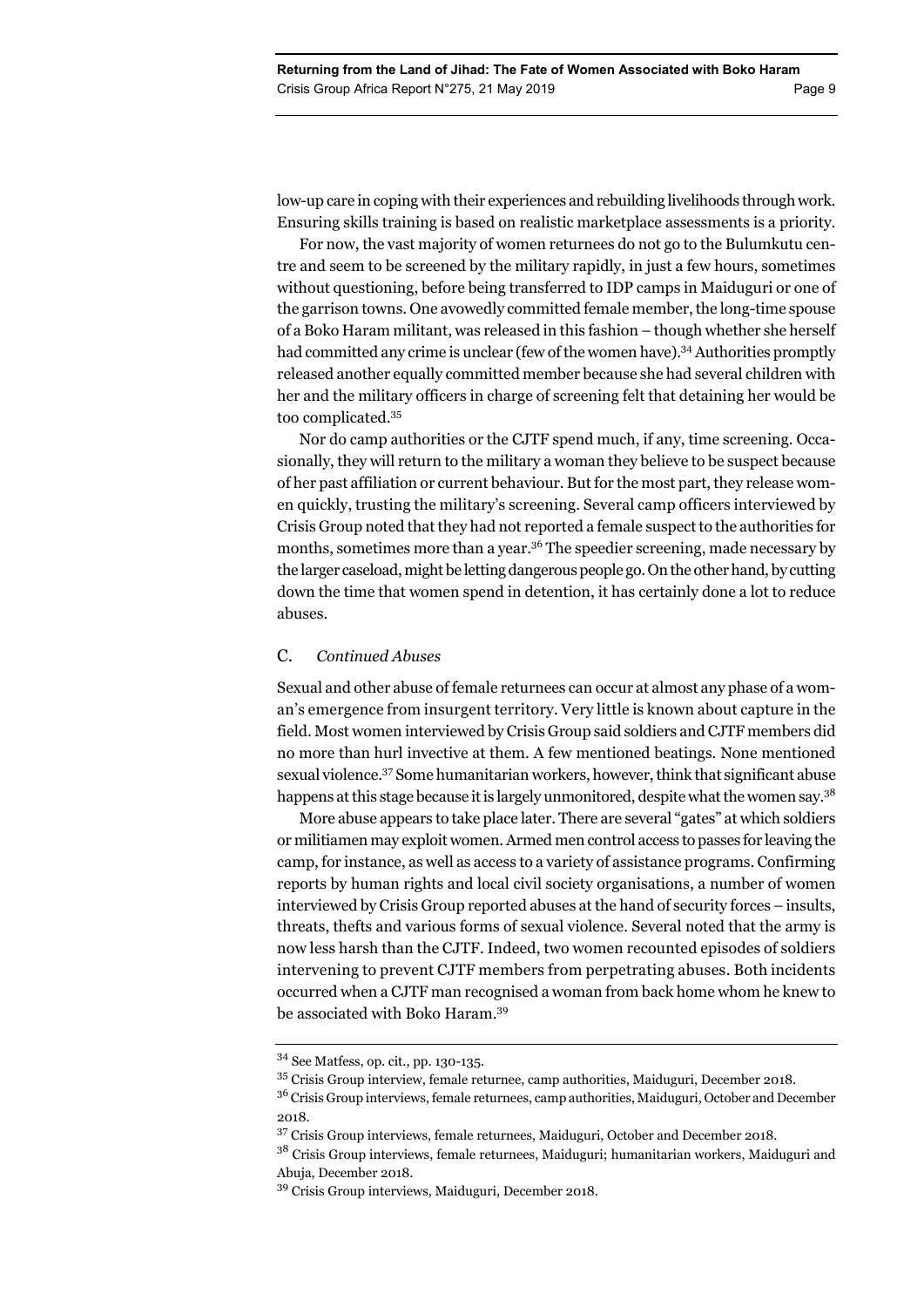Patterns of abuse appear to have evolved. Several sources insist that soldiers have moved from rape to demanding "survival sex" from women and girls, trading sex in exchange for small favours that can make a big difference in the women's lives.40 The few recent rape cases Crisis Group heard about involved the CJTF.41 Persistent confusion in communities over the CJTF's role, which spans participation in military operations to community policing, resulting in weaker oversight, may be part of the problem. A desire for revenge may also be at play.42 Abuse seems more prevalent in garrison towns than in Maiduguri. In Borno state's capital, camps have now been in existence for several years and have established populations that know each other and fewer newcomers, making rape – but not survival sex – somewhat less likely. This is not the case in garrison towns nearer to the conflict's front lines.

# D. *Accountability and Protection Dilemmas*

Slowly, returnees are organising to press the government for greater accountability for the security forces' abuses. One notable effort is the Knifar movement, in which some 230 returnee women living in Maiduguri banded together in 2017 to make public their experiences of abuse at the military's hands.43 Though both civilian and military authorities vehemently reject allegations of major wrongdoing, the returnees' efforts, along with pressure from human rights NGOs, notably Amnesty International and Human Rights Watch, have pushed them to take some action.

Many observers, however, see such action as pro forma. The army, for instance, has produced new manuals on international humanitarian law and detention policies.44 But it is unclear how widely it disseminates the texts. According to one expert, an officer can expect to receive only twelve hours of lessons on international humanitarian law in his entire career, training that has improved but remains subpar.45 In February 2016, the army set up a human rights desk at its Abuja headquarters, adding a branch office in Maiduguri in October 2018 and assigning officers to each unit in the field who, in addition to their regular duties, are responsible for that unit's adherence to human rights commitments. The Maiduguri office, however, sits in the middle of the city's main barracks. Few plaintiffs, let alone women with links to Boko Haram, are likely to feel confident attempting to gain entry.

When the state takes legal action against abusers, it often does not publicise the outcome. In one famous case, in December 2016, soon after Human Rights Watch released a damning report on abuses against IDPs, the police arrested four soldiers,

<sup>40</sup> Crisis Group interviews, community activists, local NGO leaders and staff, Maiduguri, December 2018.

<sup>41</sup> Crisis Group interviews, returnee women, Maiduguri, December 2018.

<sup>42</sup> Crisis Group interviews, civil society activists, women returnees, Maiduguri, December 2018.

<sup>43</sup> The Knifar movement has also petitioned the government for information about disappeared husbands and children. Thus far, it has collected more than 2,000 additional signatures of women demanding clarity about the fate of 1,269 husbands, sons and daughters.

<sup>44</sup> Office of the Chief of Army Staff, "Nigerian Army Handbook on Domestic and International Laws Guiding the Conduct of Operations", December 2017; Chief of Army Staff, "Policy Directive on Arrest, Detention and Interrogation", April 2018.

<sup>45</sup> Crisis Group interview, international humanitarian law expert, Abuja, December 2018.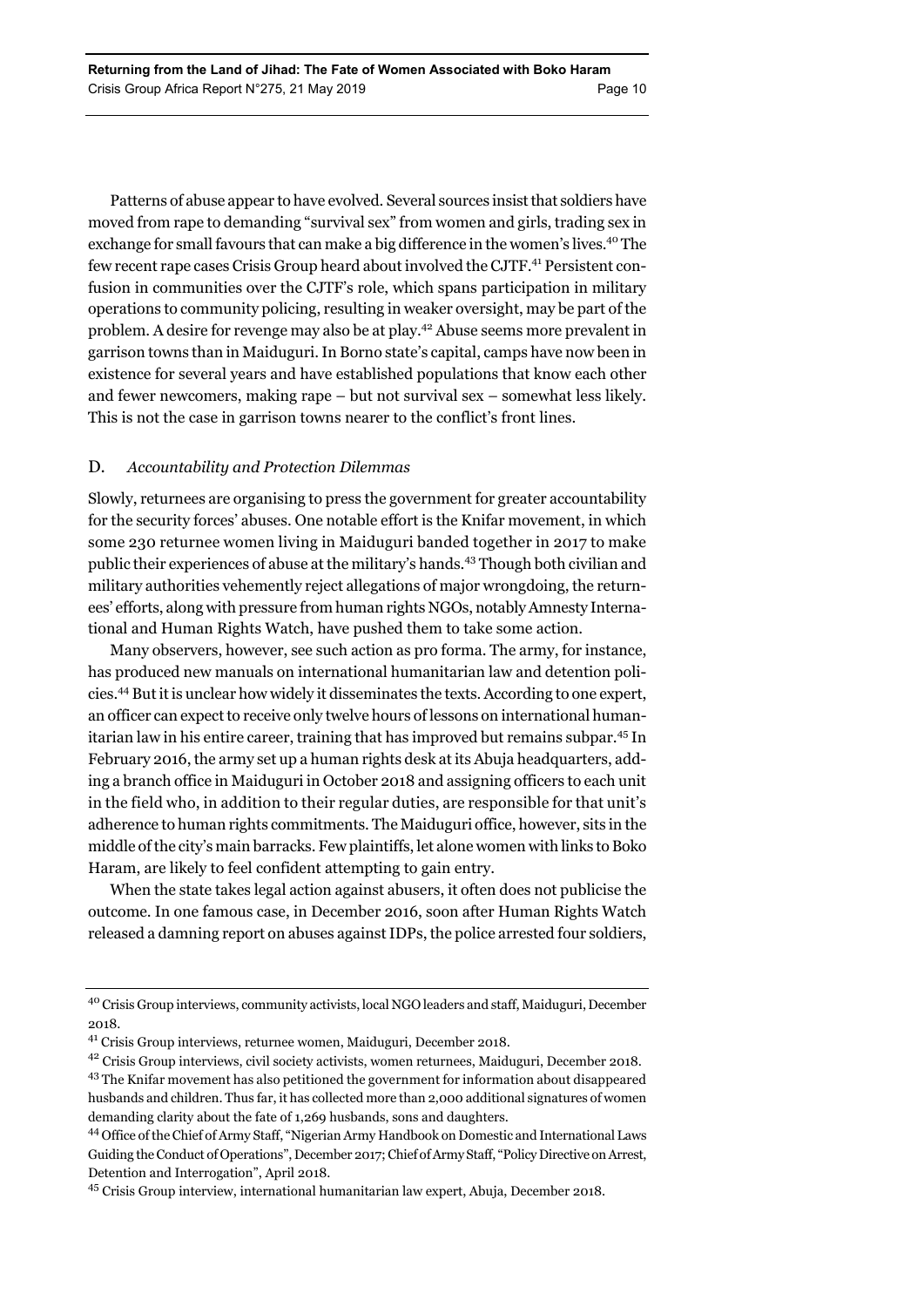two policemen, two CJTF members and other officials.46 No information is available on their fate. A woman interviewed by Crisis Group likewise reported that a soldier who had raped her in Giwa Barracks was sent to court-martial after another soldier reported his crime. She does not know what has become of the case.47 It was encouraging, though still a rarity, to see the media report the dismissal of a junior officer guilty of abusing a teenage female IDP.<sup>48</sup>

The lack of transparency was particularly striking in the case of the Judicial Commission on Armed Forces Compliance with Human Rights, which the government created in August 2017, partly in answer to continuing criticisms of the military's behaviour. It carried out hearings in Maiduguri, in which Knifar movement representatives participated, and other places in Nigeria. It then submitted its report to President Muhammadu Buhari that December. As yet, however, the government has not publicised that report.49

In civilian courts, problems mar efforts to hold perpetrators of abuses accountable. Procedures are slow, costly and psychologically humiliating to survivors of abuse.50 Legal cases cannot be brought forward without collecting evidence, and often women who are sexually abused do not know that they must avoid bathing to allow for forensic examination.51 Even when women present themselves at hospitals for evidence collection, doctors can be reluctant to examine them, fearing that the court will summon them to give testimony.<sup>52</sup> In many rape trials, judges and lawyers ask doctors legal questions about the alleged perpetrator's culpability that stray well beyond their forensic expertise.53 Such inappropriate questioning exposes doctors to harassment from perpetrators' families and contributes to their reluctance to collect and submit evidence.54 Trial judges question victims in open courtrooms in front of family members, a process that one official called "not survivor-focused" and deeply shaming in Nigeria's conservative culture.55

The authorities and humanitarian groups have taken steps to help women report rape and get medical assistance. Humanitarian organisations working with the Ministry for Women and Social Affairs have made progress in disseminating information as to how women can do so. Some police stations, including in IDP camps, now have female police officers to handle such complaints, with the aim of making the police more helpful and less intimidating, and encouraging women to report abuse. The Ministry for Women's Affairs often takes an active role in case management, supporting women and families.

<sup>46 &</sup>quot;Nigeria: Officials Abusing Displaced Women, Girls", Human Rights Watch, 31 October 2016; "Soldiers, policemen arrested for raping IDPs", *Punch*, 7 December 2016.

<sup>47</sup> Crisis Group, interview, Maiduguri, October 2018.

<sup>48 &</sup>quot;Court martial dismisses soldier from service for defiling 14-year-old female IDP", Sahara Reporters, 2 April 2019.

<sup>49</sup> Crisis Group electronic communication, human rights expert, March 2019.

<sup>50</sup> Crisis Group interview, government officials, Maiduguri, December 2018.

<sup>51</sup> Crisis Group interview, NGO staff and government officials, Maiduguri, December 2018.

<sup>52</sup> Crisis Group interviews, government officials, Maiduguri, December 2018.

<sup>53</sup> Crisis Group interviews, government officials, Maiduguri, December 2018.

<sup>54</sup> Crisis Group interviews, government officials and civil society leaders, Maiduguri, December 2018.

<sup>55</sup> Crisis Group interviews, government officials and NGO staff, Maiduguri, December 2018.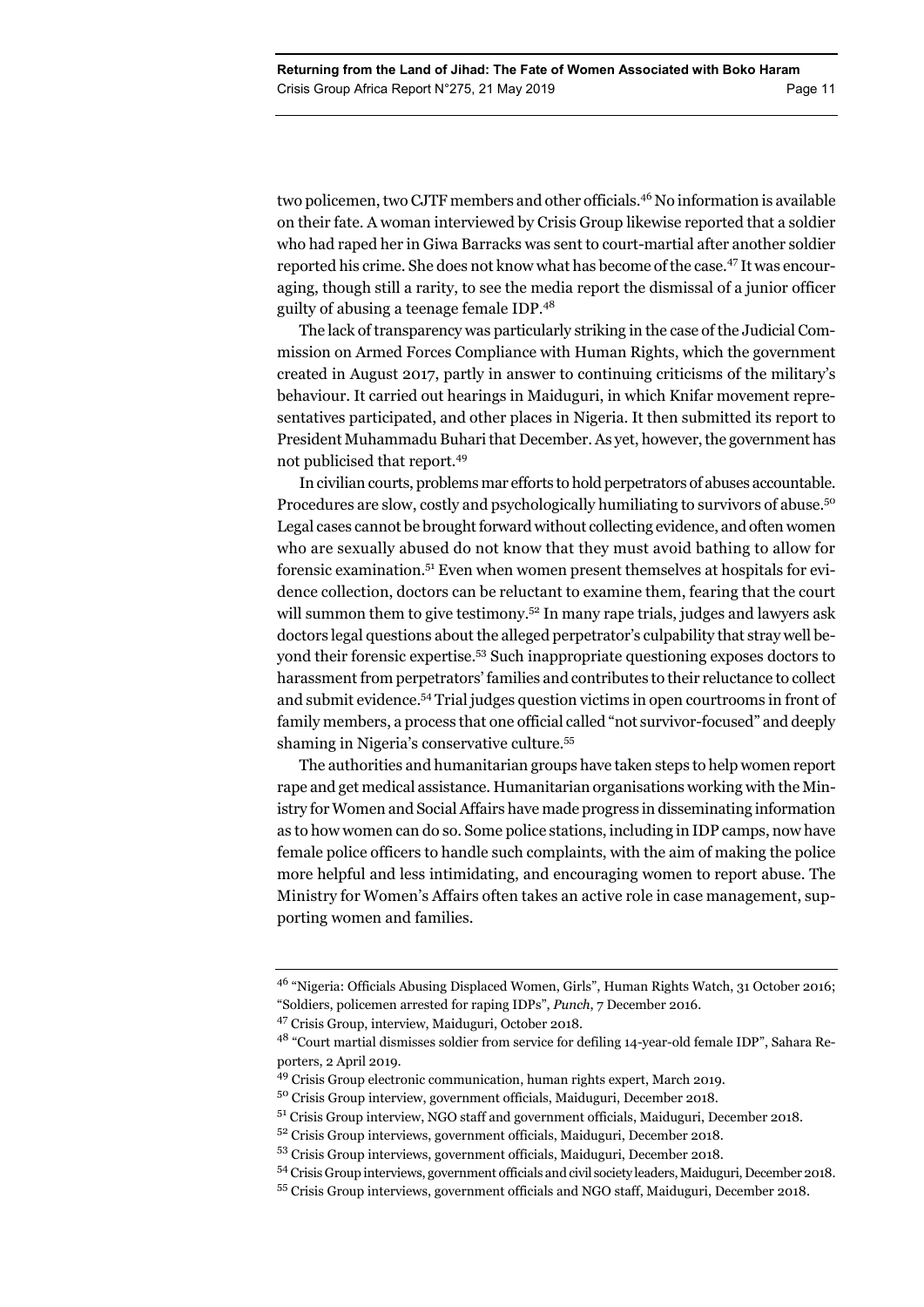Much, however, remains to be done. Policewomen are still few. In Dalori II, a camp hosting 17,000 displaced persons in Maiduguri, for instance, there is only one, and she is present only during daytime. Camp leaders and some women said the reluctance to make formal complaints remains entrenched, and stems from a mistrust of authorities in general and lack of confidence that perpetrators will be held accountable.56 Overall, human rights specialists think that the array of changes has so far failed to solve the problem and that what improvements have taken place depend too much on local commanders' and officials' good-will.57

Nor are informal justice mechanisms a credible alternative. The power of abusive officials, along with entrenched cultural concerns about honour and privacy, result in many women and their families preferring to pursue cases within their communities. But those who take complaints to traditional elders often do not see action taken that would genuinely serve as deterrence. One *bulama* (a chief, in Hausa) in Maiduguri said he deals with rape perpetrators by gathering a circle of elders and "telling the young man not to ever do such a thing again".58 In some camps, consequences have included perpetrators receiving only sweeping duties as punishment.<sup>59</sup>

The lack of protection against rape in areas under the civilian rule of the federal and state government is a significant gap. Some female returnees perceive it as a sign of the Nigerian state's fundamental immorality.60 This is particularly true because, as described, some women are returning from an environment where, despite widespread forced marriage and marital rape, there was protection from sexual violence perpetrated by strangers. Many such problems are especially felt in informal IDP camps, where the government and aid groups offer fewer services and women have little potential for economic activity. Sexual exploitation matters as part of women's suffering, but also because it fuels the insurgency. "You have to be a harlot to stay in the camps", said one returnee woman, who said she knew at least three Boko Haram women who found life in the camps intolerable and returned to the militants.<sup>61</sup>

The broader insecurity, including the threat of sexual abuse, faced by many returnee women underpins the desire of many to remarry.<sup>62</sup> Indeed, in the north east married women tend to live in greater safety. Apart from physical protection, a partner provides women in this deeply patriarchal society a measure of social status, assistance in economic activities, like selling wares or food for longer hours in the market, and an emotional bridge to normal life as part of society.

- 59 Crisis Group interview, civilian camp official, Maiduguri, December 2018.
- 60 Crisis Group interviews, female returnees, NGO officials, Maiduguri, December 2018.
- 61 Crisis Group interview, female returnee, Maiduguri, December 2018.

<sup>56</sup> Crisis Group interviews, camp leaders, NGO staff, female IDPs, Maiduguri, December 2018.

<sup>57</sup> Crisis Group interviews, local NGO staff, activists, government officials, health workers, Maiduguri, December 2018.

<sup>58</sup> Crisis Group interview, traditional elder, Maiduguri, December 2018.

 $62$  Crisis Group interviews, three women civil society activists, Maiduguri, December 2018. Clearly, some married women have suffered sexual abuse or rape. Marriage cannot offer ironclad protection, but the view that it made a protective difference, through a first-degree partnership and embedding women in a network of family relations, surfaced in a significant number of interviews with civil society figures.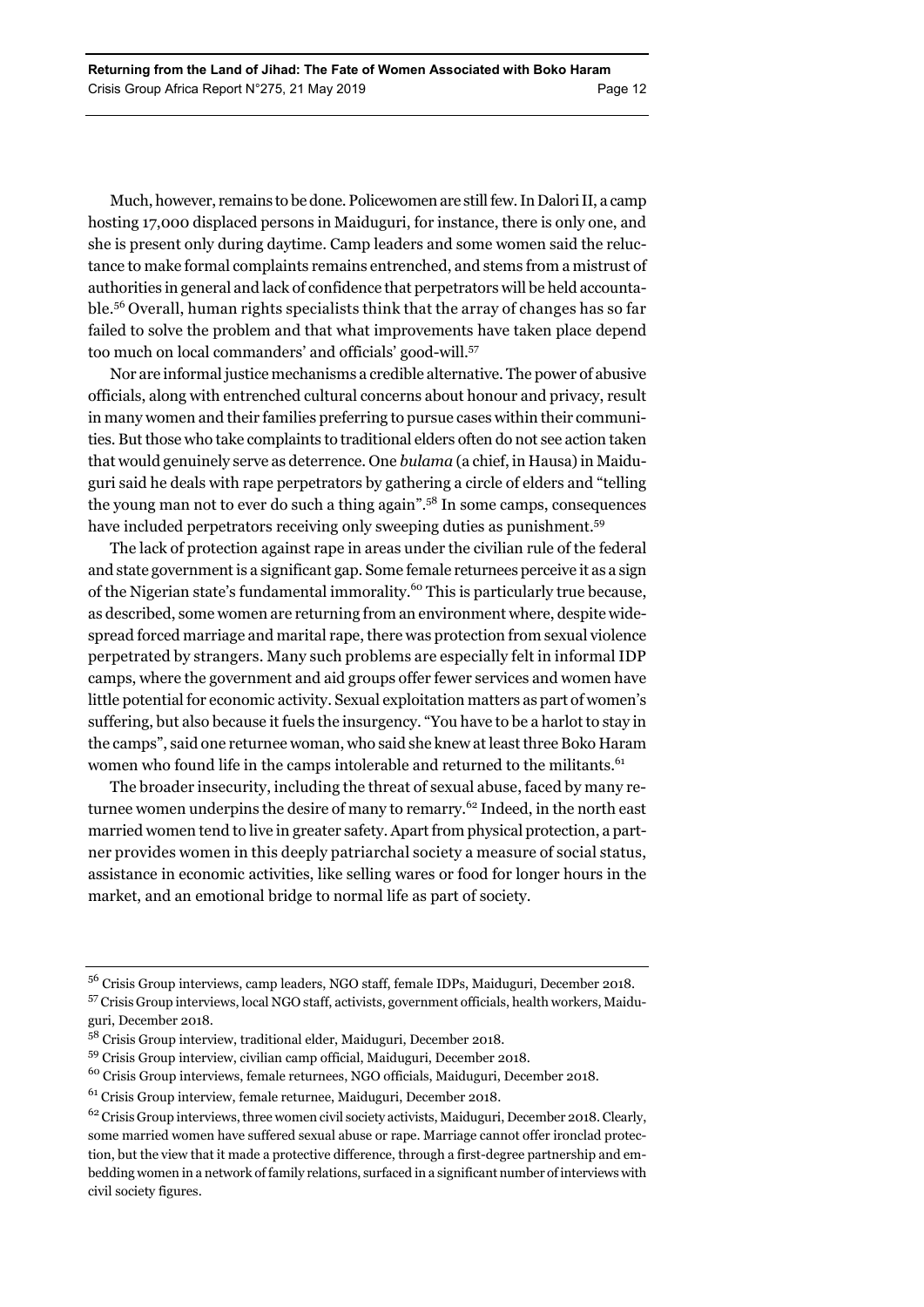For the state and its international partners, who are working to improve protection from sexual violence, how best to promote marriage or remarriage remains a dilemma. Some women's groups advocate programs that enable women to remarry as an obvious, pragmatic solution given the north east's conservative mores. "Marriage *is* protection", said one female civil society leader, a point echoed by other civil society representatives polled by Crisis Group.<sup>63</sup> They point to the traction Boko Haram has long gained with young people, both men and women, due to its capacity to broker marriages. In this light, they propose giving the state or civic groups some role in doing the same, potentially through subsidies for young couples together with rigorous procedures to ensure matches are serious and reflect mutual respect and care and a counselling requirement.<sup>64</sup>

Other female activists instead favour skills training and programs that build women's economic autonomy as a means of warding off at least sexual exploitation that is driven by need. International groups overwhelmingly support this latter approach, in line with recent trends in global aid delivery that focus on women's empowerment. Both approaches may have a role in Borno state; they are not necessarily mutually exclusive.

### E. *Aid and Oversight*

The growing presence of humanitarian organisations in the IDP camps since 2015 has brought a greater degree of protection to their inhabitants. This effect is particularly clear in Maiduguri, though less so in the garrison towns, whose camps those organisations find it harder to enter.

Different authorities and organisations share responsibility for the returnees' well-being. The presence of organisations providing humanitarian aid in the north east means that returnees are no longer living under military control. Instead, a mix of local officials, community leaders, and local and international NGOs provide services. The Borno state officials most directly involved are from the State Emergency Management Agency, which provides camp managers, the Ministry of Women's Affairs, which provides social workers, and the Ministry of Health, which provides medical staff. Coordination meetings bring together international NGOs and security and government officials at both the camp and state levels. These meetings should continue: certainly, this disparate network of actors can benefit from stronger coordination, to ensure that they meet local needs while not duplicating their efforts.

All these groups provide a form of oversight and create conduits people can use to reach out for help if necessary. While humanitarian workers, community leaders and even some civil servants have no formal authority in the camps, locals contact them with a wide variety of concerns, which they pass on to the relevant state authorities, police, or local and international NGOs. They report abuses, negotiate disputes and

 $^{63}$  Crisis Group interviews, NGO and civil society activists, Maiduguri, October and December 2018. 64 Ibid. Two other Nigerian states, Kano and Sokoto, have undertaken such programs in contexts not marked by such violence. Some experiences – programs that were insufficiently developed to avoid opportunistic matches – were less successful. But slower, more discreet and more thorough arrangements did manage to broker longer-term marriages. Crisis Group interviews, NGO leaders, NGO officials, civil society figures, Maiduguri, December 2018.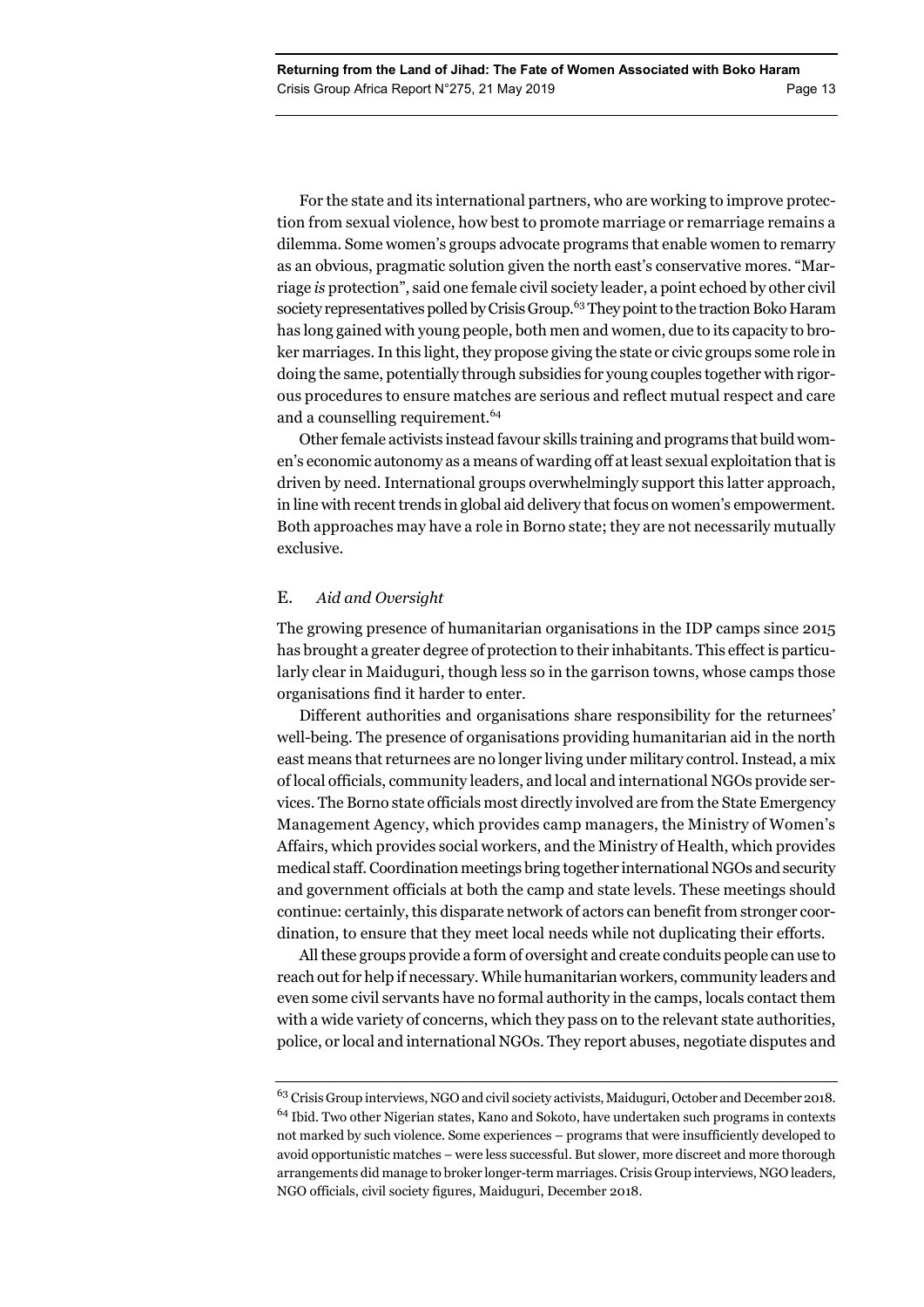advise returnees on getting assistance. Some humanitarian organisations are sensitive to the different needs of men and women as well as the different risks they face, and provide, for instance, gender-segregated sanitation areas to reduce risks of abuse.<sup>65</sup>

That said, aid groups' and local NGOs' programming can stir up resentment within communities that host returnees and even within individual families. Many men perceive that women, particularly those associated with Boko Haram, receive privileged attention. Many international actors distribute food aid through women, based on the notions that women will more likely use it for the whole family's benefit and that controlling the family's livelihood empowers women. While this approach has given some women sway over their husbands' behaviour, it has led some husbands to feel humiliated and resentful at being unable to provide and thus sown discord. The head of a local women's NGO recounted that she counsels women about how to prevent aid distribution from disrupting their marriages.66 In the past, distribution systems have sometimes overlooked young men without female family members, leaving them little or no access to aid; some may have been pushed to join Boko Haram for subsistence.<sup>67</sup> But such gaps have since been addressed, and today all men receive food aid, either directly, or through their wives.

Plus, of course, many parts of the north east are beyond the reach of humanitarian aid efforts. Indeed, with Boko Haram's two factions back on the offensive, a number of humanitarian organisations have pulled out staff from areas caught in the violence or at heightened risk. Their departure leaves hard-to-reach areas, where the military's presence is at best scattered, with virtually no food aid or medical assistance.

 $\rm ^{65}Crisis$  Group interviews, international humanitarian workers, Abuja and Maiduguri, December 2018.

<sup>66</sup> Crisis Group interview, Maiduguri, December 2018.

<sup>67</sup> Crisis Group interview, representative of a local NGO, Abuja, January 2019.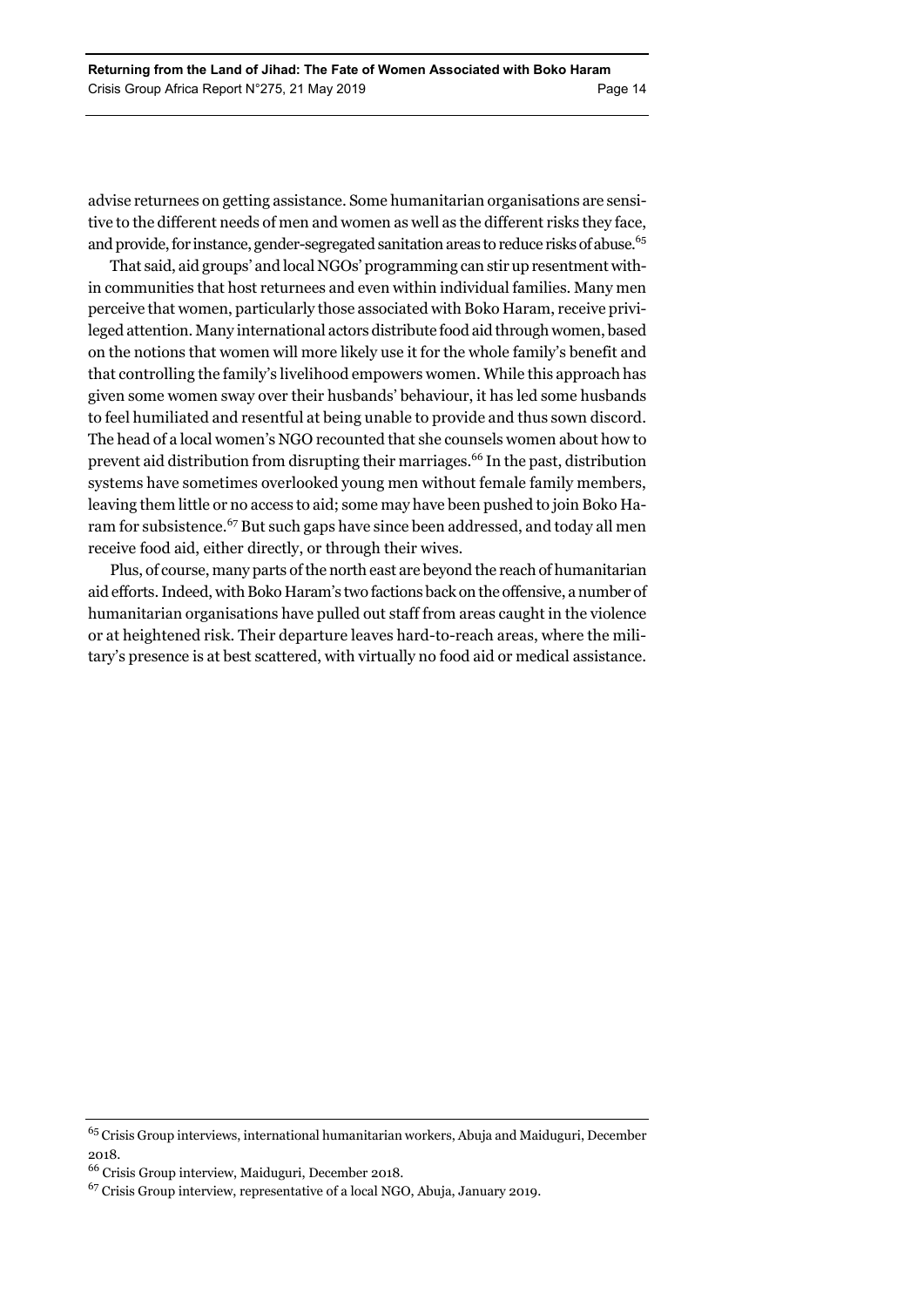# IV. **Female Returnees: The Dangers of Isolation Back Home**

## A. *Stigma on the Wane?*

There is broad consensus among international humanitarian officials and local NGOs that the stigma attached to returnee women has diminished, due both to the sheer number of women returning and the passage of time. To be sure, the humanitarian plight of IDPs in Nigeria's north east, particularly in Borno, continues to be severe, with food, medical care and economic opportunity all in short supply. Attacks on the camps themselves remain a threat. But, whereas in 2015 women beginning to return were widely regarded with suspicion, with their former lives under jihadist control shrouded in mystery and their loyalties deemed uncertain, today, four years on, with thousands of women returned, few people see them as immediate threats. As one humanitarian official puts it, "acceptance has improved. People are getting used to them".<sup>68</sup>

There are other reasons that fewer people today regard former Boko Haram women as a danger. One is that, owing to the patriarchal logic of society in north-eastern Nigeria, few hold women returnees fully responsible for Boko Haram associations. A *bulama* from rural Borno never turns these women over to authorities because "they are just women".<sup>69</sup> The leniency also owes to Boko Haram's own tactics, since very few women have been involved in combat or other acts of violence. Suicide bombings are the obvious exception, but these have declined since the 2015 high.<sup>70</sup> Ex-Boko Haram women do not seem to consider themselves particularly responsible, which may explain why they freely express to interviewers their appreciation for the group's aims, as well as the lifestyle it provided (they also likely feel more comfortable airing these views to outsiders).

An array of NGO workers, communal leaders and local state officials are trying to ease tensions arising between returnees and other members of communities in whose midst they live. This often involves pushing all sides to work at understanding others' perspectives and abstain from negative judgment that could fuel disputes and further degrade the situation. Such efforts have ironed out some immediate problems – a woman's rejection by her husband or family, for instance.<sup>71</sup>

But how much they can change wider attitudes is uncertain. Adja, a once prosperous trader who lost everything to the war and is a chairwoman in the IDP camp where she has lived for seven years, was unconvinced:

Ah, yes. NGOs came. With food and drinks. We had a discussion on forgiveness. They are telling us we should forgive. But we can't forget our suffering. And Boko Haram, they have not even stopped.<sup>72</sup>

 $^{68}$  Crisis Group interview, international NGO worker, Maiduguri, 21 December 2018.

 $^{69}$  Crisis Group interview, international NGO worker, Maiduguri, 8 December 2018.

 $^{70}$  Hilary Matfess, "Suicide Bombings against Civilians and Government Targets in Africa, the Middle East and Southern Asia", ACLED, 20 March 2019.

<sup>71</sup> Crisis Group interview, local NGO worker, Maiduguri, December 2018.

<sup>72</sup> Crisis Group interview, Maiduguri, December 2018.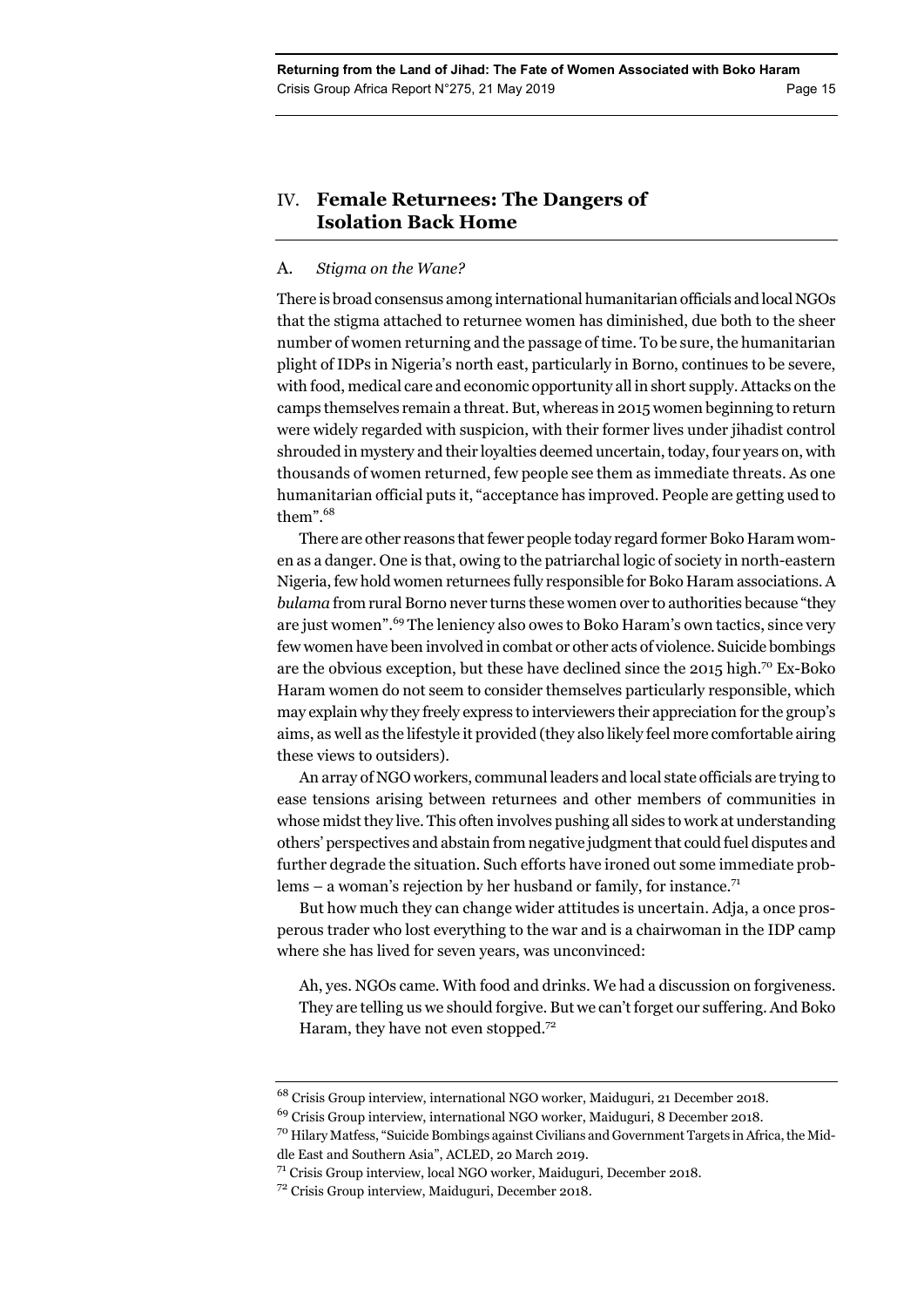Influential figures, notably religious authorities, some of whom have been targeted by Boko Haram militants, are in many cases not ready to practice forgiveness, let alone preach it. National efforts such as radio sermons by religious scholars from elsewhere enjoining tolerance only go so far.

With the insurgency ongoing and no transitional justice or reparations in place for those whose livelihoods Boko Haram destroyed, the apparent increase in tolerance for returnees is fragile. Moreover, the suspicion that female returnees retain ties to active militants, which partly drives animosity toward them, is on occasion not without basis. Some women remain in touch with their husbands. Reports suggest surreptitious nightly meetings between insurgent husbands and returnee wives in certain areas, as well as women faking errands to take supplies to the outskirts of towns for their fighter husbands.73 These ties feed rumours and speculations that some female returnees may still be doing the insurgency's work, including gathering intelligence and recruiting.

If the stigma has diminished, many former Boko Haram women still experience ostracism and suspicion. People sometimes call them "Boko Haram wives" or "Sambisa women" (after the Sambisa forest, where Abubakar Shekau and his Boko Haram faction have a major base). Children in IDP camps sometimes bully youngsters fathered by Boko Haram fighters. While Crisis Group heard no report of physical violence by other IDPs against female returnees, some mentioned exclusion from community and family events and celebrations. Boreholes – the source of water and a major gathering place for women in IDP camps – are sites of tension, and several women suspected of association with Boko Haram report encountering verbal abuse or harassment there. Some said that as a result they fetch water at odd hours. One woman said she mostly stays in her tent and avoids mixing. To address these concerns, officials in one Maiduguri camp built a separate borehole for ex-Boko Haram women – which allows those women access to water but risks perpetuating their segregation.<sup>74</sup>

### B. *The Threat of Persistent Ostracism*

As the borehole issue illustrates, such ostracism can have an impact on women's livelihoods. Not all families welcome female relatives back, even if they were abducted. An IDP and vigilante whose wife and daughter were kidnapped by militants says:

If my daughter came back, I would not trust her. Those they keep in the bush, they brainwash them. So we can't trust them. We need to create another place for these people. They are trouble. They will never change.75

As a result of such suspicion, women returnees often move from one camp to another, looking for someone willing to take them in. To pay for transport, they often sell goods in the resettlement packages they receive from humanitarian organisations. In one instance, one female returnee felt it was preferable to stay with a co-wife of her Boko Haram husband rather than her own relatives.76 A number of women settle away

<sup>73</sup> Crisis Group interviews, humanitarian workers and IDPs, Maiduguri, December 2018.

<sup>74</sup> Crisis Group interviews, Maiduguri, December 2018.

<sup>75</sup> Crisis Group interview, civil society activist, Maiduguri, December 2018.

<sup>76</sup> Crisis Group interview, returnee, Maiduguri, December 2018.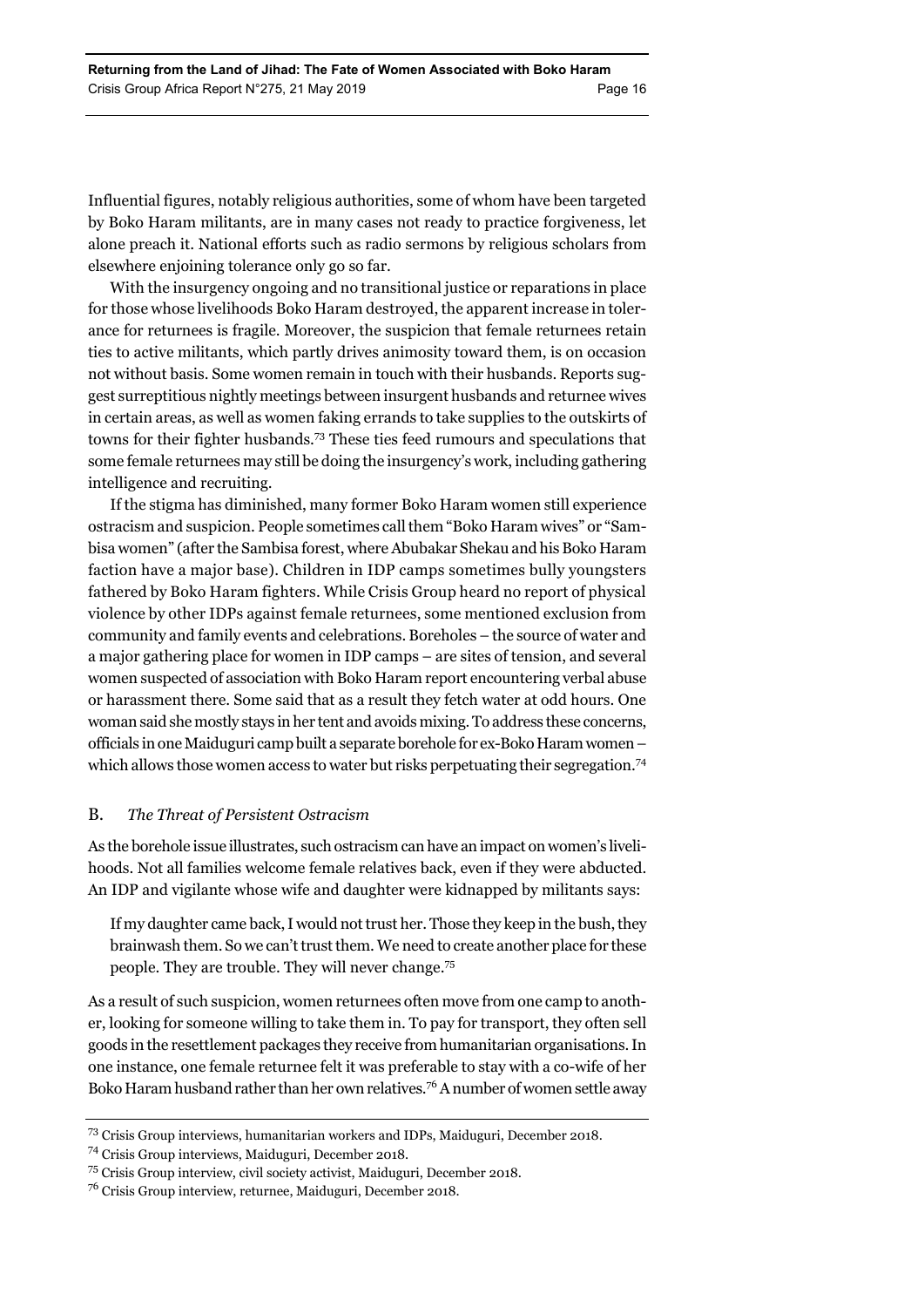from their place of origin or from the IDP camps where their community has relocated. As a local civil society official remarked, "many women rent houses in Maiduguri now. They don't want to go back".77 It is difficult to know whether women prefer the city because its anonymity erases their association with Boko Haram and tainted matrimonial history or because it is easier to find opportunities to make money there.

The ostracism also means that female returnees associated with Boko Haram are on occasion denied, or deny themselves, assistance or services. When camp authorities and partners make attempts to provide dedicated services, they are often accused of "pampering" the returnees. Many displaced civilians believe that Boko Haram women do not merit attention or support. For example, Yana, a Boko Haram fighter's wife, claims that camp authorities denied her and other wives clothes during a clothing distribution at a camp in Maiduguri and excluded them from a project that gave grinding machines to women's collectives.<sup>78</sup>

Female returnees are particularly vulnerable because many are unmarried or with absent husbands, are shunned by relatives or have seen family networks destroyed by war. In north-eastern Nigeria's patriarchal society, single, divorced and widowed women grapple with low social status. This is particularly so if they have children in their care, whom potential husbands often see as a burden. Women and girls unable to depend on relatives are often isolated and have to engage in risky behaviour, including survival sex. They cannot rely on family members to reach markets, which are generally seen as improper locations for women to visit in conservative Borno. Often, the only paid work available is labour on farms on the peripheries of garrison towns or fetching firewood outside camp perimeters. Both activities are perilous, with some women raped or kidnapped, and can be exploitative, with minimal compensation.79 The lack of schools even in some IDP camps means that single women with children have to spend days caretaking rather than earning a living. The resulting combination of economic anxiety and emotional isolation is often devastating.

The women's plight is crucial to understanding a core policy dilemma faced by the authorities and organisations responsible for caring for them: should they advocate marital support policies, as some local civil society groups do – in essence helping former Boko Haram women to remarry – or instead offer livelihood programming, which other civic and most international aid groups do? Women's protection rides on balancing the aim of short-term security, which may be most easily provided through marriage, with the long-term aspiration of social autonomy, achieved through economic independence. Because the women themselves view the utility and appeal of these pathways differently, and because one helps address immediate protection needs while the other builds the potential for long-term independence, offering women the choice of either or both, might be one way forward.

The uncertain status of some women's marriages to Boko Haram fighters is another challenge. Some, both wives of *rijal* and *awam*, do not know whether their husbands are still alive and prefer to wait to find out. Even those wishing to marry may

<sup>77</sup> Crisis Group interview, former government official, Maiduguri, December 20, 2018.

<sup>78</sup> Crisis Group interviews, UN official, humanitarian worker and female returnee, Maiduguri, December 2018.

<sup>79</sup> Crisis Group interviews, community activists, female IDP camp residents, Maiduguri, December 2018.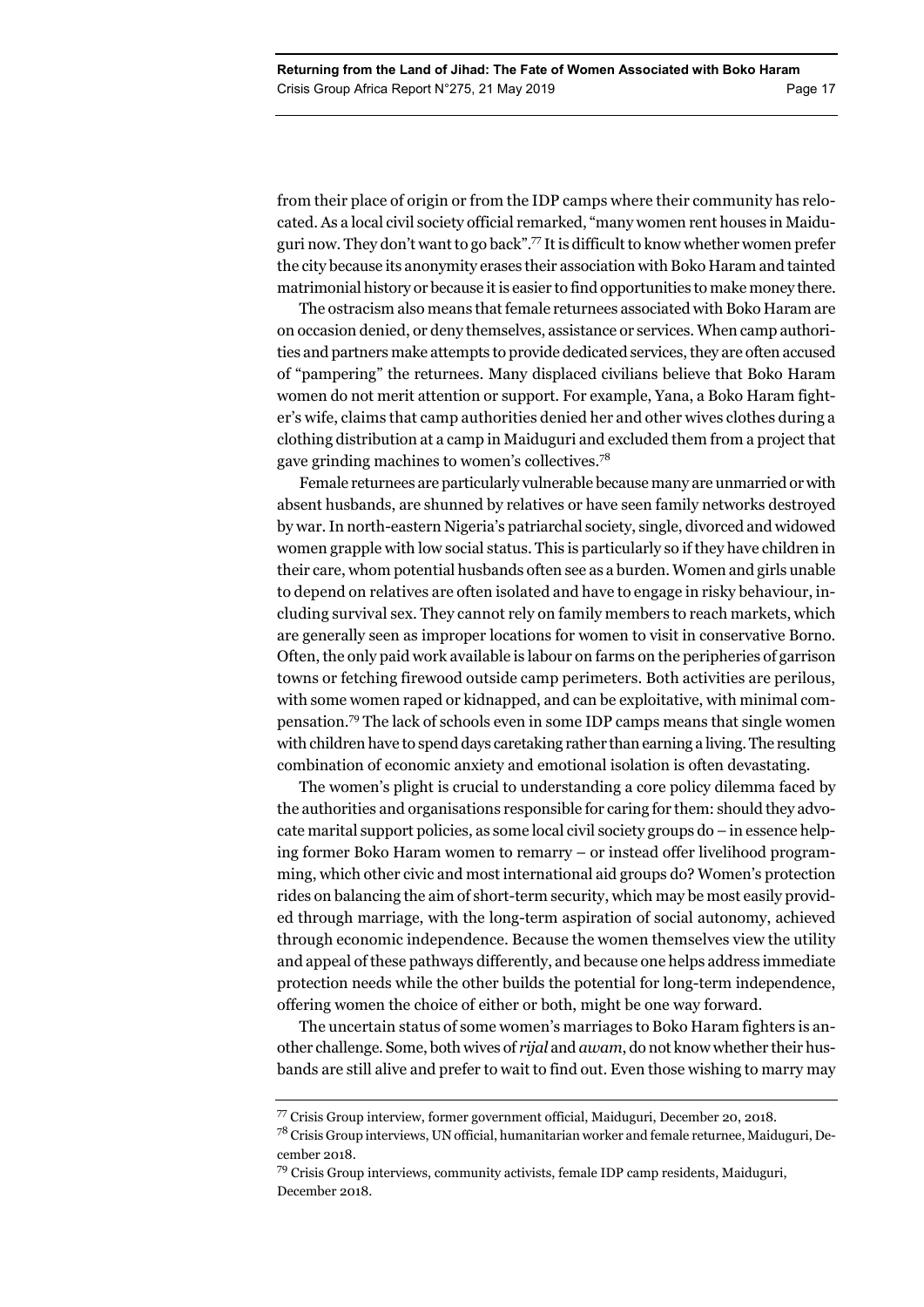find doing so a challenge. The obstacle is not legal: most Nigerians do not consider the marriages Boko Haram celebrates in the bush to be binding, and a provision in Islamic law allows women to obtain divorce after the husband is absent for two years. It is socio-cultural: many men are reluctant to marry an ex-Boko Haram woman, especially one with numerous children.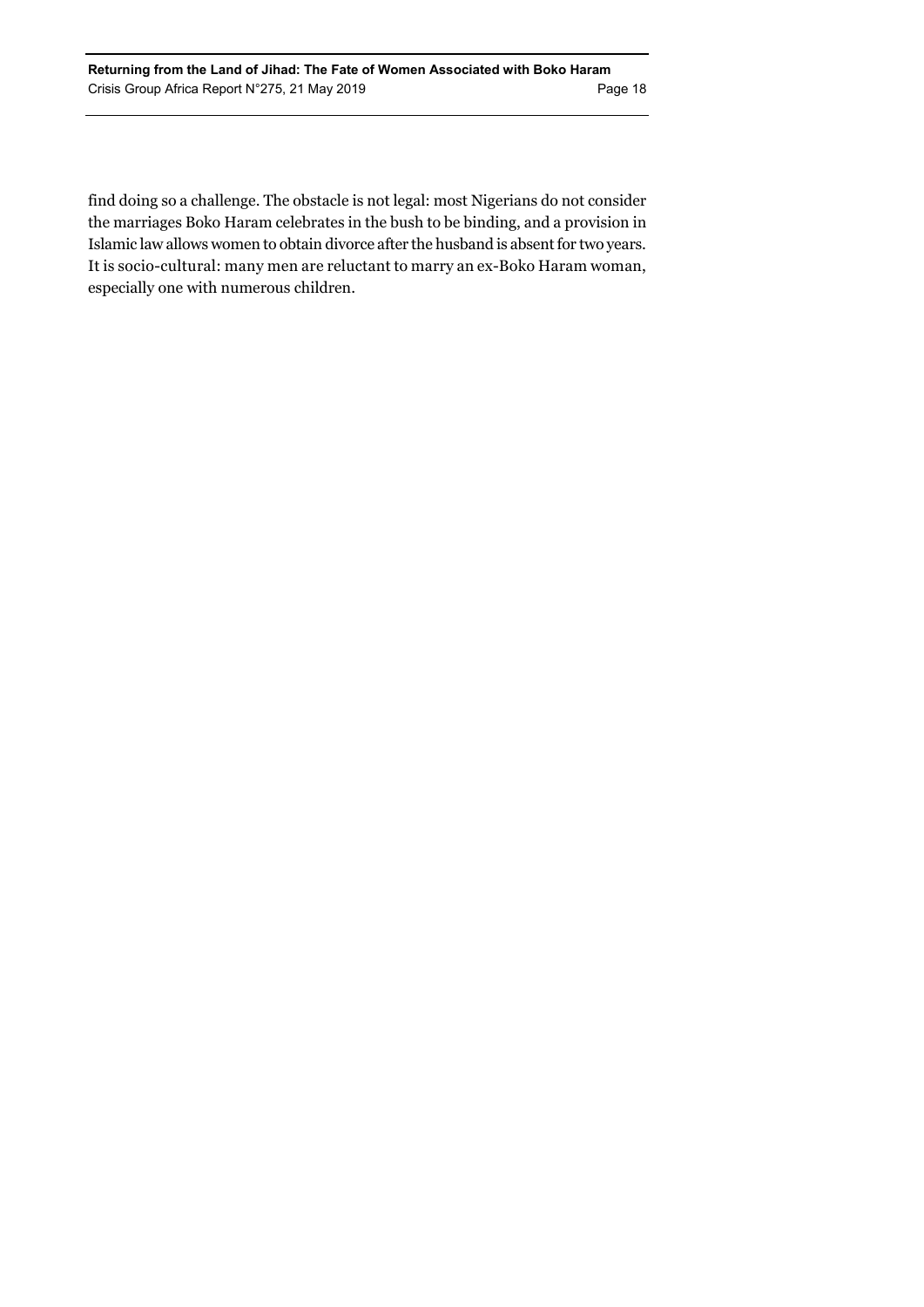# V. **New Directions for Female Returnees**

Since 2015, Nigerian federal and state authorities and their international partners have struggled to address the challenges resulting from the influx of returnees, from their immediate protection and humanitarian needs to their eventual reintegration. Since Crisis Group proposed an agenda for women affected by the Boko Haram insurgency in 2016, policies have somewhat improved.<sup>80</sup> Yet advances appear to have had as much to do with circumstance as design, as a wave of returns overwhelmed the military and CJTF screeners, people gradually became more accepting of women returnees as they arrived in larger numbers and Boko Haram scaled back its suicide attacks, which were predominantly carried out by women.

The Presidential Committee on the North East Initiative, a body created by President Buhari in 2016 and which put forth a plan for the region's reconstruction**,** includes a number of gender-sensitive provisions, including for cash transfer, maternal health, psychosocial trauma counselling and "rehabilitation" support.<sup>81</sup> It even floats an intervention dedicated to "women and girls in battle", though it provides virtually no further detail.<sup>82</sup> Whether it has done anything to implement this intervention is unclear. The "Bama initiative", a joint program of the Borno state and federal governments laid out by Buhari's committee, has focused on the reconstruction of private and public buildings. But observers mostly feel its results in revamping service provision, a key factor in making garrison towns more amenable to both men and women returnees, have been limited.<sup>83</sup> In fact, the federal government's overall attention to the region seems to have lapsed, due to its sense that the insurgency is now less urgent than the country's many other challenges.<sup>84</sup>

The harsh truth is that, until the insurgency ends and civilians, men and women alike, find some degree of closure, women viewed as attached to Boko Haram will continue to suffer some stigma, even if levels continue to decline. In the meantime, however, the government can take steps to facilitate the return of women associated with Boko Haram, decrease the likelihood that they rejoin the insurgency and signal to militants still with the group that reintegration into civilian life after Boko Haram is an option. Key recommendations from the 2016 Crisis Group report, from facilitating access to land and credit or to education for women, remain pertinent. $85$  In addition, the authorities should take further steps to protect women, give them and communities a greater say in how they are reintegrated back into society, avoid provoking a backlash with programming and step up their provision of services, especially education, across the north east.

<sup>80</sup> Crisis Group Report, *Nigeria: Women and the Boko Haram Insurgency*, op. cit., pp. iii-iv.

 $^{81}$  "Rebuilding the North East: The Buhari Plan, Volume I", Presidential Committee on the North East Initiative, June 2016, pp. 90-102.

<sup>82 &</sup>quot;Rebuilding the North East: The Buhari Plan, Volume II", Presidential Committee on the North East Initiative, June 2016, p. 104.

<sup>83</sup> Crisis Group interviews, civil society activists, Maiduguri, October 2018; international NGO workers, December 2018.

<sup>84</sup> Crisis Group interviews, Western diplomat and African senior military officer, Abuja, February 2019.

<sup>85</sup> Crisis Group Report, *Nigeria: Women and the Boko Haram Insurgency*, op. cit., pp. iii-iv.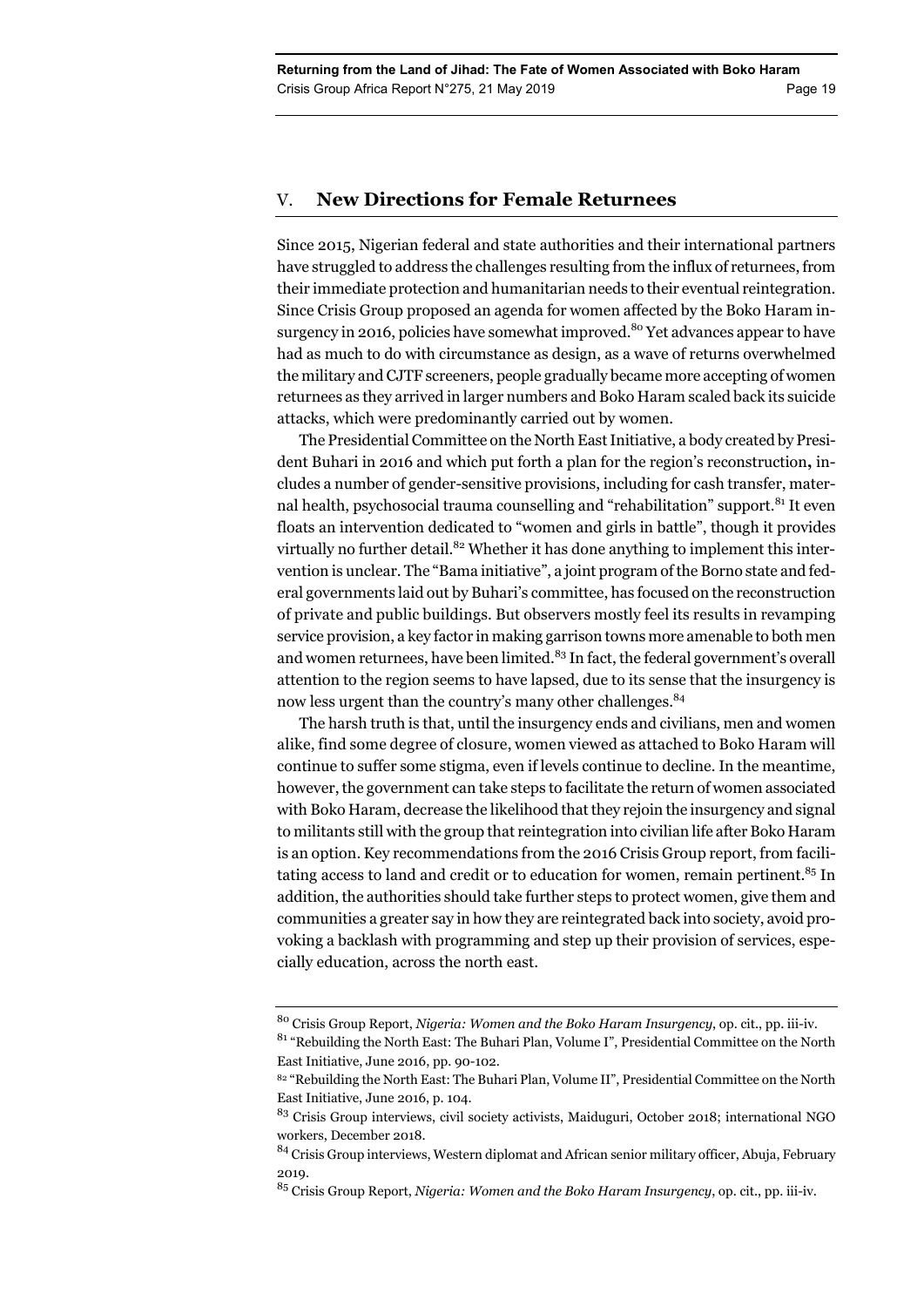#### A. *Better Protect Women Against Abuse*

Women formerly associated with the insurgency single out sexual exploitation and abuse as a leading source of distress in their newly reclaimed civilian lives. Such abuses must be addressed: primarily to curtail women's suffering but also to improve their perceptions of the state, particularly since Boko Haram has made a name for itself among some of its members as a provider of justice, albeit often a rough and selective form.

More work remains to be done to protect women in IDP camps. The State Emergency Management Agency should work together with the police, the military and the CJTF to shield women from predation, including abuse by personnel from these institutions themselves. The sanctions, court-martials and gender desks installed in military units are welcome. But more is needed to spread awareness of the seriousness of both rape and pressuring women into survival sex, and to create a culture of accountability. The authorities must step up efforts to train the military and the CJTF in their international humanitarian law obligations. They should better educate communal leaders who minimise the trauma of rape and respond to allegations with slaps on the wrist. They should recruit more women into the police and security forces, in line with previous Crisis Group recommendations.<sup>86</sup> They should make public the verdicts of court-martials for sexual violence and make the consequences more severe.

The authorities can take steps outside the camps, too. They should channel more state resources to the Borno State Ministry of Women's and Social Affairs, which takes a lead in case work and suffers grave funding shortages. $87$  They should move quickly to recognise formally the informal settlements in Maiduguri's outskirts, as this would make available more funds and bolster the presence of national and international NGOs at sites where many formerly associated Boko Haram women and many other exposed women returnees reside. Critical, too, is to deploy civilian authorities to the garrison towns where the state has encouraged civilian return.<sup>88</sup> Stronger coordination among all state agencies and NGOs, local and international, providing support and programming is vital, and needs greater and more sustained commitment.

Professionalising military screening is critical. The military should establish clear, precise and uniform criteria procedures, to avoid arbitrary and uneven decisionmaking, and streamline them to ensure women's immediate humanitarian needs are met while they await assessment. It should deploy well-trained, dedicated teams that include women soldiers or other women security officers, from the police or the National Security and Civil Defence Corps. Screening should direct women not to be assessed as a risk to IDP camps and communities and remove only women who they assess pose a high risk for a more tailored reintegration program. The federal government together with the military should identify an appropriate civilian state agency, potentially the National Human Rights Commission, to monitor screening sites.

<sup>86</sup> Crisis Group Report, *Nigeria: Women and the Boko Haram Insurgency*, op. cit., p. iv.

<sup>87</sup> Crisis Group interview, government official, Maiduguri, December 2018.

<sup>88</sup> Crisis Group interview, civil society organisations, Maiduguri, December 2018.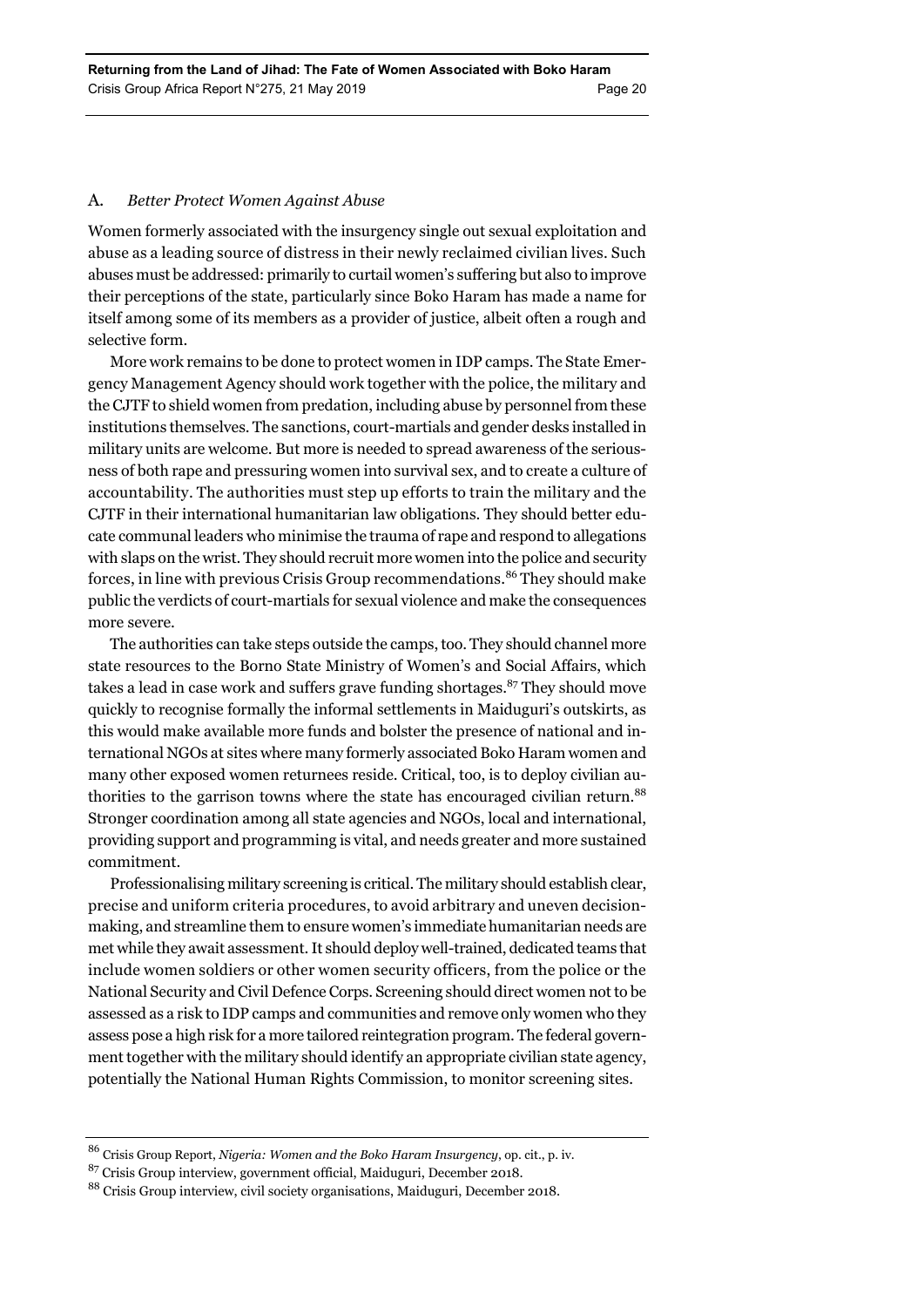## B. *Tailor Policies So That Women Have a Say*

Particularly important is to avoid a one-size-fits-all approach to women leaving the insurgency. Some general tasks are critical: improving and expanding the provision of dialogues, counselling and training that enable reintegration into communities, formalising camps and rebuilding civilian infrastructure destroyed in the fighting, for example. But women formerly associated with insurgents will face different challenges as they work to settle themselves and their children.

The authorities should allow women to choose where they wish to live, be it among their communities of origin, whether displaced or not, or in other communities, notably in the IDP camps. They should set up community dialogues that help women associated with Boko Haram and community members readjust to living alongside one another. In towns and cities where the state is involved in reconstruction, it should consult with residents as to how they feel about returnee women living among them and how concerns can be addressed.

This type of consultation is crucial. People's responses can then shape and direct local programming that helps communities as a whole reframe their views of Boko Haram-associated women. Local and international NGOs call this "community sensitisation", aimed at helping people understand that returnee women have also often suffered abuse, and that tolerance, even if personally distasteful, is crucial to the whole community's recovery.

# C. *Avoid Backlash*

A major preoccupation of all those providing support to returnees should be to avoid a backlash by provoking resentment against either women in general or women associated with Boko Haram in particular. Humanitarian organisations and local NGOs, often supported by donors, have shaped part of their programming with an eye to women's empowerment. This perspective informs the delivery of a broad range of policies and services, from food aid to livelihood support. Food aid for households, for example, now tend to go through women, because humanitarian groups found that when men received the assistance, they often used it to acquire additional wives rather than buying food for the family. Reorienting assistance to ensure it reaches families is understandable, given the disempowered and vulnerable position in which many women find themselves in the Nigerian north east. But many women on the ground, including some women's groups, report that some such approaches sow social divisions.

Striking the right balance is no easy task. Programs that target women for skills training, counselling and livelihoods advice should also engage men, especially young and old men who are socially vulnerable. Residents should not see aid or programming for women as designed to abandon or sideline men or upset what they regard as important values and societal norms. Local NGOs often have an intimate reading of how humanitarian assistance affects gender dynamics; international NGOs should consult with them more closely and develop policies and approaches that consider how to support men and women according to their separate needs, while taking care to avoid tensions and the perception that outside actors are seeking to alter traditional values or impose their own.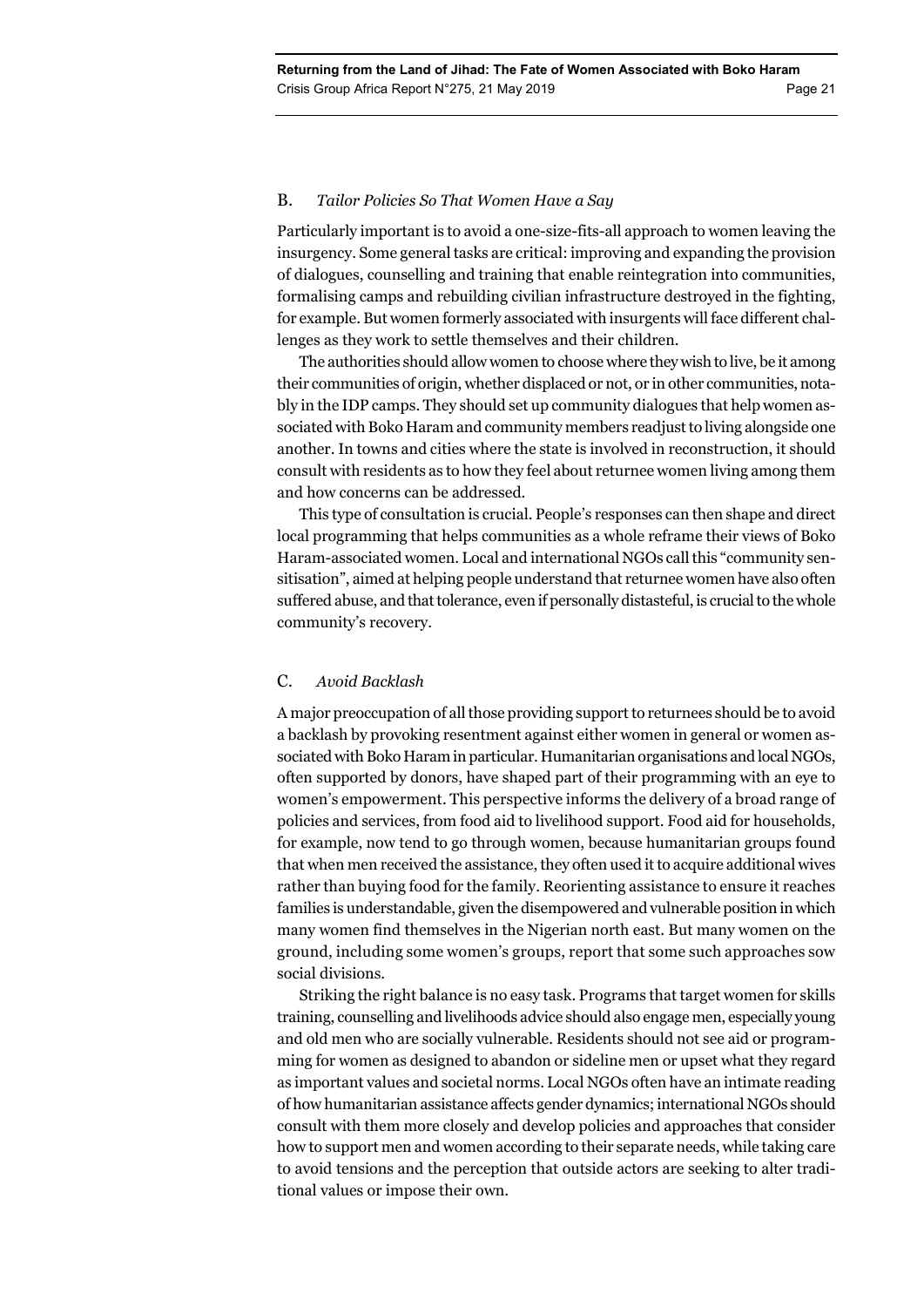More broadly, interventions intended to help women associated with Boko Haram should target not only those women but always other groups – other women or family members with no history of affiliation – so as to avoid further stigmatisation or resentment.<sup>89</sup>

# D. *Provide Basic Public Goods*

The government should do more to provide education, health care and religious instruction for women and children, thus offering services that some may have found with Boko Haram. This effort would span both the regular Nigerian curricula, which many returnees – the insurgency's criticism of it notwithstanding – are keen on procuring for their children, and high-quality Islamic education, for children as well as women. For women especially, education is a singular pathway to social autonomy and opportunity. The government must build more primary and secondary schools employing salaried teachers who can provide basic instruction to girls and boys in the camps in Maiduguri and garrison towns alike. The government, along with partner Islamic institutions, should also provide Quranic or religious instruction for those women who desire it, alongside the creation of safe, public gathering spaces for women which can be used for these and other purposes. It is difficult to overstate how essential education is to Borno state's long-term recovery and the opportunity it offers the state to renew its contract with citizens.

<sup>&</sup>lt;sup>89</sup> The ratio is three to one in certain operations, which appears to dilute the intention enough to blunt resentment or stigma. Crisis Group interviews, December 2018.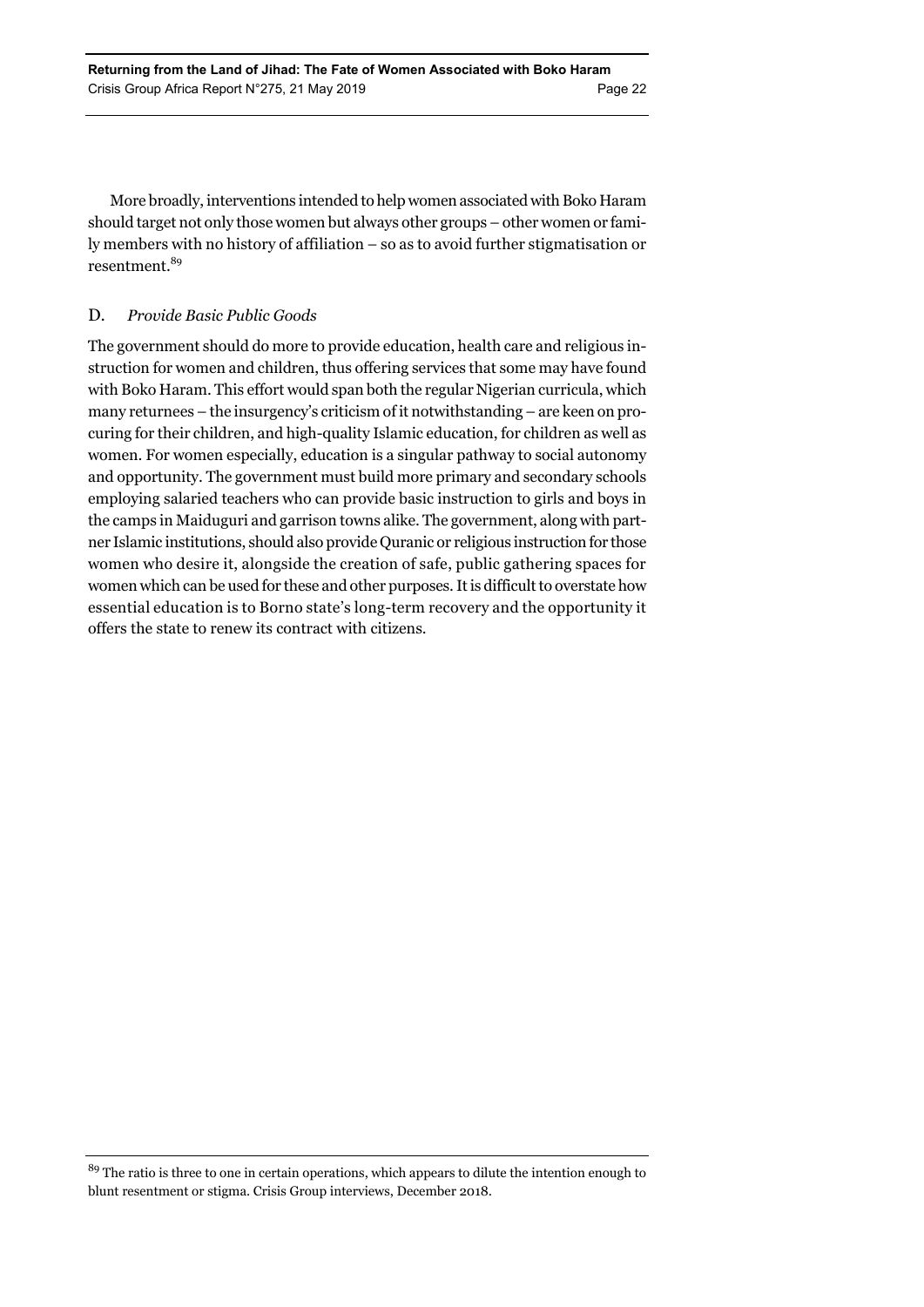# VI. **Conclusion**

Life in Nigeria's north east is a chronic struggle for women, whether under the federal government, which often fails to provide basic services to its citizens, particularly women, or under the insurgency, which exploits women to achieve its aims. Yet if women are hurt by state neglect and insurgent tactics, they are not passive objects of either. Many sought out and continue to support Boko Haram, while others abandoned its cause. The notion of women as Boko Haram's archetypal victims ignores a long history of women's suffering in the north east and obscures the ways in which women's aspirations have fed, but also could help resolve, the conflict.

The tens of thousands of women who have left the insurgency and are now in Maiduguri and garrison towns all over Borno state could have a role to play in helping end the rebellion. Managing their return well could show their insurgent husbands and brothers, some of whom reports suggest are exhausted by fighting and ready to put down their arms, that both the state and their fellow citizens will tolerate the militants' return to civilian life.<sup>90</sup> Since the insurgency emerged in response to concerns about recognition, respect and justice, the treatment of female returnees is a benchmark for insurgents and many others in the north east.

As a recent Crisis Group report on the Islamic State in West Africa Province shows, ending the crisis will take time and requires the Nigerian government (and, to a lesser extent, those of Cameroon, Chad and Niger) to look beyond force and seek to weaken insurgents' ties to locals by improving services in areas under government control, even as they take care to conduct military operations as humanely as possible and in a manner that protects civilians. Engaging insurgent leaders in dialogue is likely to prove an uphill struggle, but Abuja should nonetheless keep lines of communication to the insurgency open and press at least for local deals that can ameliorate the human cost of fighting.

In the interim, the authorities and their international partners need to do everything possible to help women returnees from Boko Haram survive this bleak period. Genuine reintegration and resettlement may well remain elusive while violence rages, but returnees and other citizens should be encouraged to tolerate one another in preparation for the day when the fighting stops and the real work of rebuilding Nigeria's north east can begin.

#### **Abuja/Dakar/Brussels, 21 May 2019**

<sup>&</sup>lt;sup>90</sup> Crisis Group interviews, women formerly associated with Boko Haram, Maiduguri, 2018.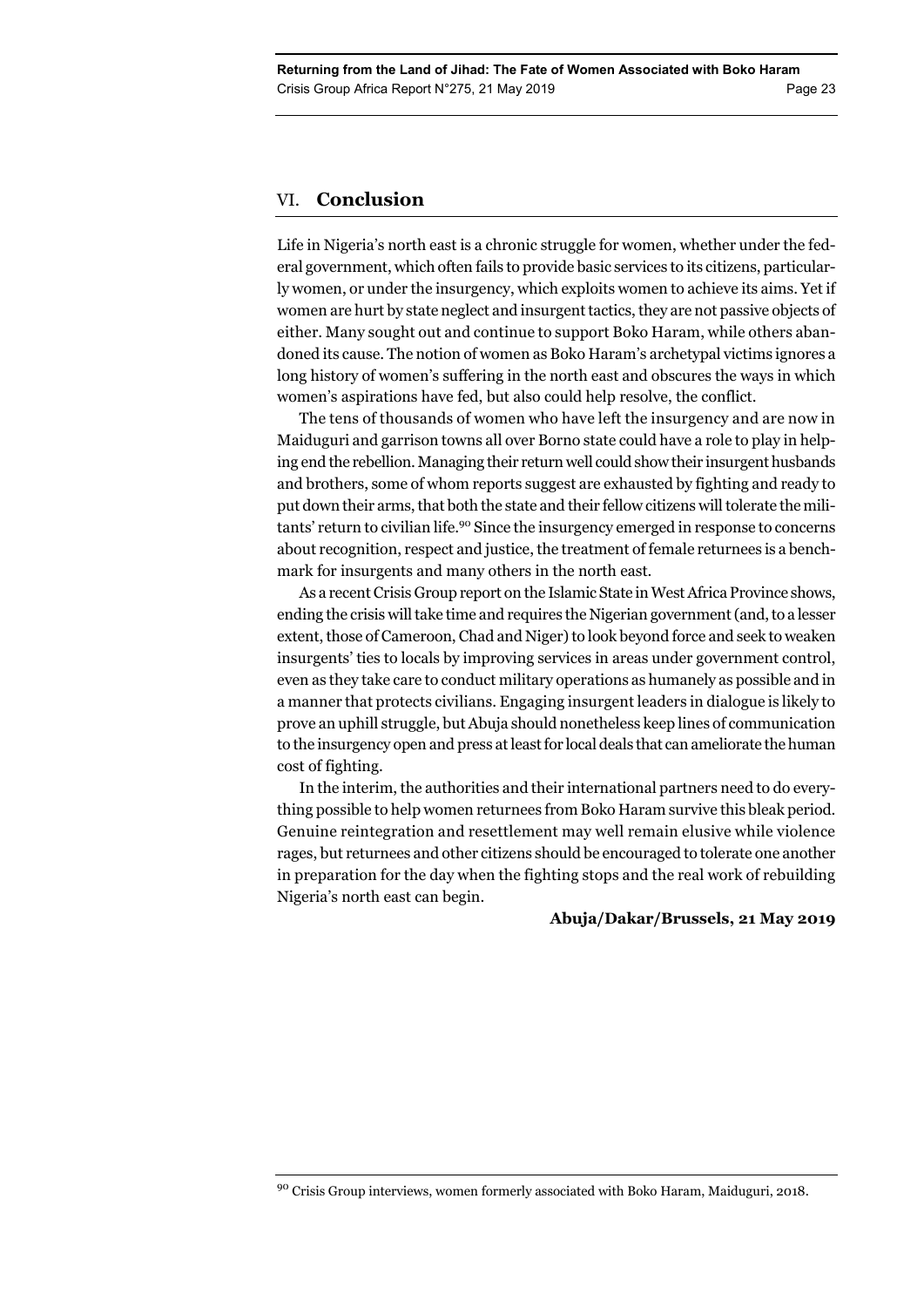# Appendix A: Map of Borno State

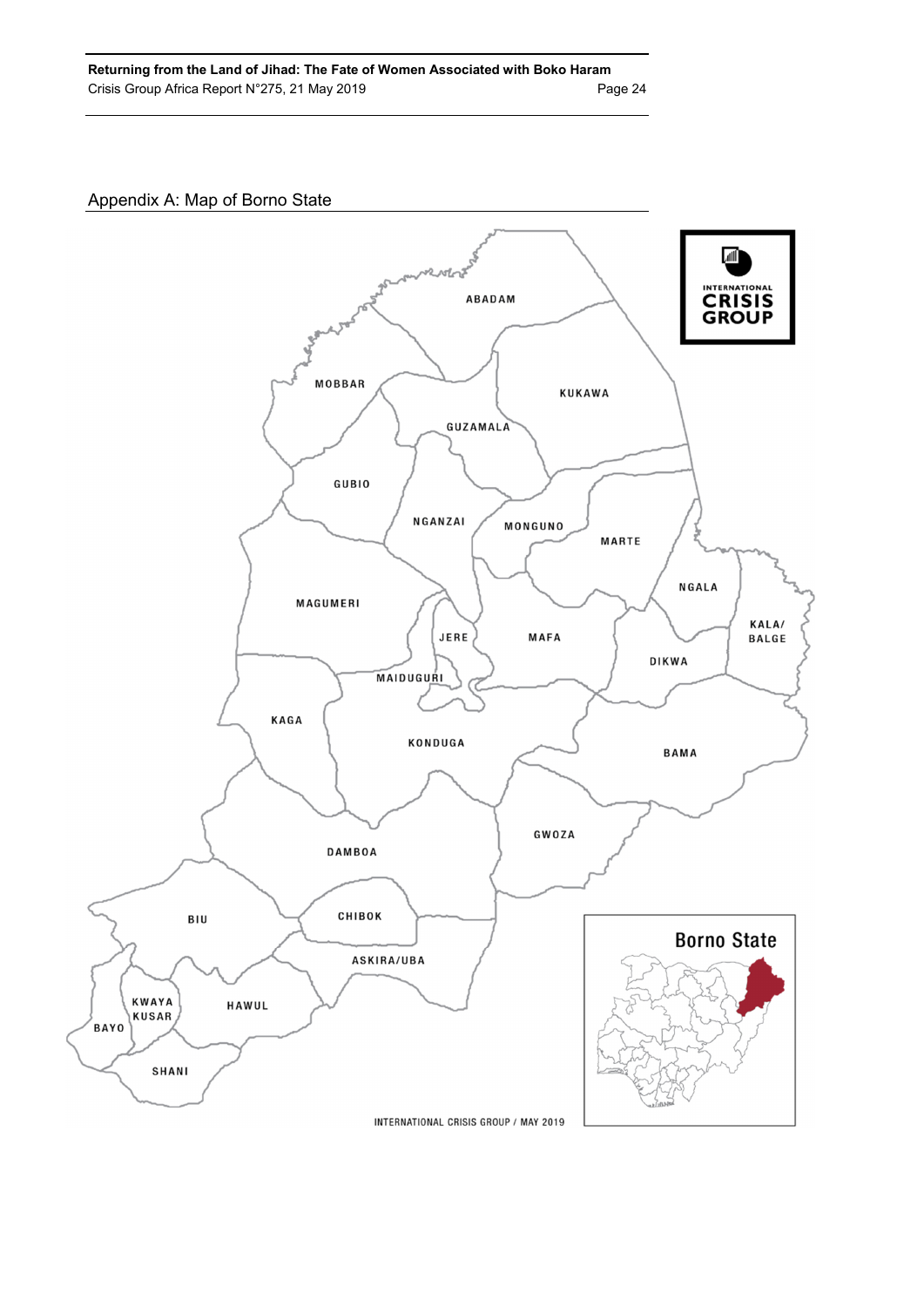#### Appendix B: About the International Crisis Group

The International Crisis Group (Crisis Group) is an independent, non-profit, non-governmental organisation, with some 120 staff members on five continents, working through field-based analysis and high-level advocacy to prevent and resolve deadly conflict.

Crisis Group's approach is grounded in field research. Teams of political analysts are located within or close by countries or regions at risk of outbreak, escalation or recurrence of violent conflict. Based on information and assessments from the field, it produces analytical reports containing practical recommendations targeted at key international, regional and national decision-takers. Crisis Group also publishes *CrisisWatch*, a monthly early-warning bulletin, providing a succinct regular update on the state of play in up to 70 situations of conflict or potential conflict around the world.

Crisis Group's reports are distributed widely by email and made available simultaneously on its website, www.crisisgroup.org. Crisis Group works closely with governments and those who influence them, including the media, to highlight its crisis analyses and to generate support for its policy prescriptions.

The Crisis Group Board of Trustees – which includes prominent figures from the fields of politics, diplomacy, business and the media – is directly involved in helping to bring the reports and recommendations to the attention of senior policymakers around the world. Crisis Group is chaired by former UN Deputy Secretary-General and Administrator of the United Nations Development Programme (UNDP), Lord (Mark) Malloch-Brown.

Crisis Group's President & CEO, Robert Malley, took up the post on 1 January 2018. Malley was formerly Crisis Group's Middle East and North Africa Program Director and most recently was a Special Assistant to former U.S. President Barack Obama as well as Senior Adviser to the President for the Counter-ISIL Campaign, and White House Coordinator for the Middle East, North Africa and the Gulf region. Previously, he served as President Bill Clinton's Special Assistant for Israeli-Palestinian Affairs.

Crisis Group's international headquarters is in Brussels, and the organisation has offices in seven other locations: Bogotá, Dakar, Istanbul, Nairobi, London, New York, and Washington, DC. It has presences in the following locations: Abuja, Algiers, Bangkok, Beirut, Caracas, Gaza City, Guatemala City, Hong Kong, Jerusalem, Johannesburg, Juba, Mexico City, New Delhi, Rabat, Tbilisi, Toronto, Tripoli, Tunis, and Yangon.

Crisis Group receives financial support from a wide range of governments, foundations, and private sources. Currently Crisis Group holds relationships with the following governmental departments and agencies: Australian Department of Foreign Affairs and Trade, Austrian Development Agency, Danish Ministry of Foreign Affairs, Dutch Ministry of Foreign Affairs, European Union Emergency Trust Fund for Africa, European Union Instrument contributing to Stability and Peace, Finnish Ministry for Foreign Affairs, French Development Agency, French Ministry of Europe and Foreign Affairs, Germany Federal Foreign Office, Irish Aid, Japan International Cooperation Agency, Principality of Liechtenstein, Luxembourg Ministry of Foreign Affairs, New Zealand Ministry of Foreign Affairs and Trade, Norwegian Ministry of Foreign Affairs, Qatar Ministry of Foreign Affairs, Swedish Ministry of Foreign Affairs, the Swiss Federal Department of Foreign Affairs, the UK Department for International Development, and the United Arab Emirates Ministry of Foreign Affairs and International Cooperation.

Crisis Group also holds relationships with the following foundations: Carnegie Corporation of New York, Charles Koch Foundation, Henry Luce Foundation, John D. and Catherine T. MacArthur Foundation, Korea Foundation, Open Society Foundations, Ploughshares Fund, Robert Bosch Stiftung, Rockefeller Brothers Fund, UniKorea Foundation, and Wellspring Philanthropic Fund.

**May 2019**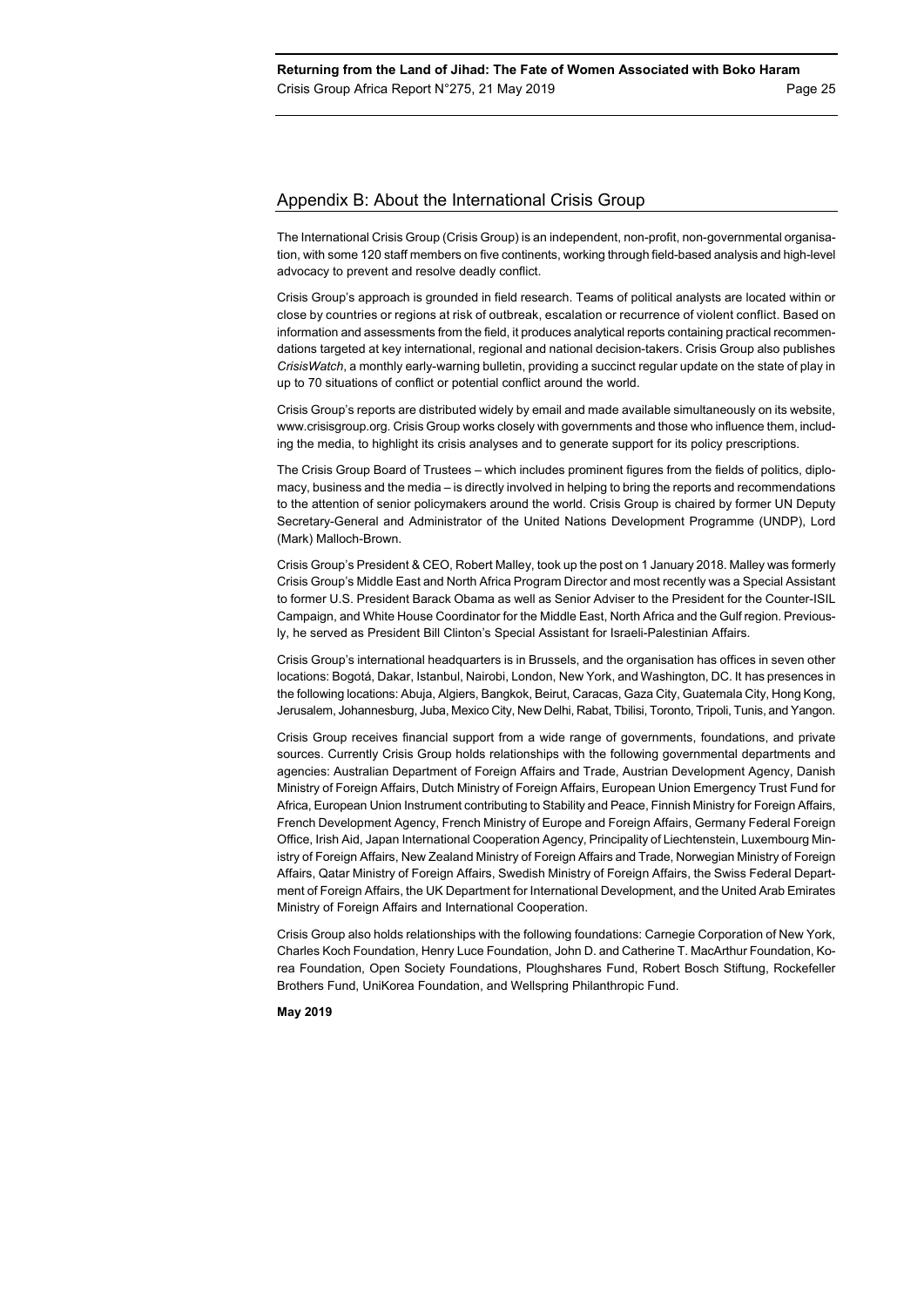### Appendix C: Reports and Briefings on Africa since 2016

#### **Special Reports and Briefings**

- *Exploiting Disorder: al-Qaeda and the Islamic State*, Special Report N°1, 14 March 2016 (also available in Arabic and French).
- *Seizing the Moment: From Early Warning to Early Action*, Special Report N°2, 22 June 2016.
- *Counter-terrorism Pitfalls: What the U.S. Fight against ISIS and al-Qaeda Should Avoid*, Special Report N°3, 22 March 2017.
- *Council of Despair? The Fragmentation of UN Diplomacy,* Special Briefing N°1, 30 April 2019.

#### **Central Africa**

- *Chad: Between Ambition and Fragility*, Africa Report N°233, 30 March 2016 (also available in French).
- *Burundi: anatomie du troisième mandat*, Africa Report N°235, 20 May 2016 (only available in French).
- *Katanga: Tensions in DRC's Mineral Heartland*, Africa Report N°239, 3 August 2016.
- *The African Union and the Burundi Crisis: Ambition versus Reality*, Africa Briefing N°122, 28 September 2016 (also available in French).
- *Boulevard of Broken Dreams: The "Street" and Politics in DR Congo*, Africa Briefing N°123, 13 October 2016.
- *Cameroon: Confronting Boko Haram*, Africa Report N°241, 16 November 2016 (also available in French).
- *Fighting Boko Haram in Chad: Beyond Military Measures*, Africa Report N°246, 8 March 2017 (also available in French).
- *Burundi: The Army in Crisis*, Africa Report N°247, 5 April 2017 (also available in French).
- *Cameroon's Anglophone Crisis at the Crossroads*, Africa Report N°250, 2 August 2017 (also available in French).
- *Avoiding the Worst in Central African Republic*, Africa Report N°253, 28 September 2017 (also available in French).
- *Time to Reset African Union-European Union Relations*, Africa Report N°255, 17 October 2017 (also available in French).
- *Cameroon: A Worsening Anglophone Crisis Calls for Strong Measures*, Africa Briefing N°130, 19 October 2017 (also available in French).
- *Cameroon's Far North: Reconstruction amid Ongoing Conflict*, Africa Briefing N°133, 25 October 2017 (also available in French).
- *Time for Concerted Action in DR Congo*, Africa Report N°257, 4 December 2017 (also available in French).
- *Seven Priorities for the African Union in 2018*, Africa Briefing N°135, 17 January 2018 (also available in French).
- *Electoral Poker in DR Congo,* Africa Report N°259, 4 April 2018 (also available in French).
- *Cameroon's Anglophone Crisis: How the Catholic Church Can Promote Dialogue*, Africa Briefing N°138, 26 April 2018 (also available in French).
- *Increasing the Stakes in DR Congo's Electoral Poker,* Africa Briefing N°139, 8 June 2018 (also available in French).
- *DR Congo: The Bemba Earthquake*, Africa Briefing N°140, 15 June 2018 (also available in French).
- *Cameroon's Far North: A New Chapter in the Fight Against Boko Haram,* Africa Report N°263, 14 August 2018 (also available in French).
- *Helping the Burundian People Cope with the Economic Crisis,* Africa Report N°264, 31 August 2018 (also available in French).
- *Cameroon: Divisions Widen Ahead of Presidential Vote*, Africa Briefing N°142, 3 October 2018 (also available in French).
- *Chad: Defusing Tensions in the Sahel*, Africa Report N°266, 5 December 2018 (also available in French).
- *Cameroon's Anglophone Crisis: How to Get to Talks?*, Africa Report N°272, 2 May 2019 (also available in French).
- *Tchad : sortir de la confrontation à Miski*, Africa Report N°274, 17 May 2019.

#### **Horn of Africa**

- *Ethiopia: Governing the Faithful*, Africa Briefing N°117, 22 February 2016.
- *Sudan's Islamists: From Salvation to Survival*, Africa Briefing N°119, 21 March 2016.
- *South Sudan's South: Conflict in the Equatorias*, Africa Report N°236, 25 May 2016.
- *Kenya's Coast: Devolution Disappointed*, Africa Briefing N°121, 13 July 2016.
- *South Sudan: Rearranging the Chessboard*, Africa Report N°243, 20 December 2016.
- *Instruments of Pain (II): Conflict and Famine in South Sudan*, Africa Briefing N°124, 26 April 2017.
- *Instruments of Pain (III): Conflict and Famine in Somalia*, Africa Briefing N°125, 9 May 2017.
- *Instruments of Pain (IV): The Food Crisis in North East Nigeria*, Africa Briefing N°126, 18 May 2017.
- *Kenya's Rift Valley: Old Wounds, Devolution's New Anxieties*, Africa Report N°248, 30 May 2017.
- *Time to Repeal U.S. Sanctions on Sudan?*, Africa Briefing N°127, 22 June 2017.
- *A New Roadmap to Make U.S. Sudan Sanctions Relief Work*, Africa Briefing N°128, 29 September 2017.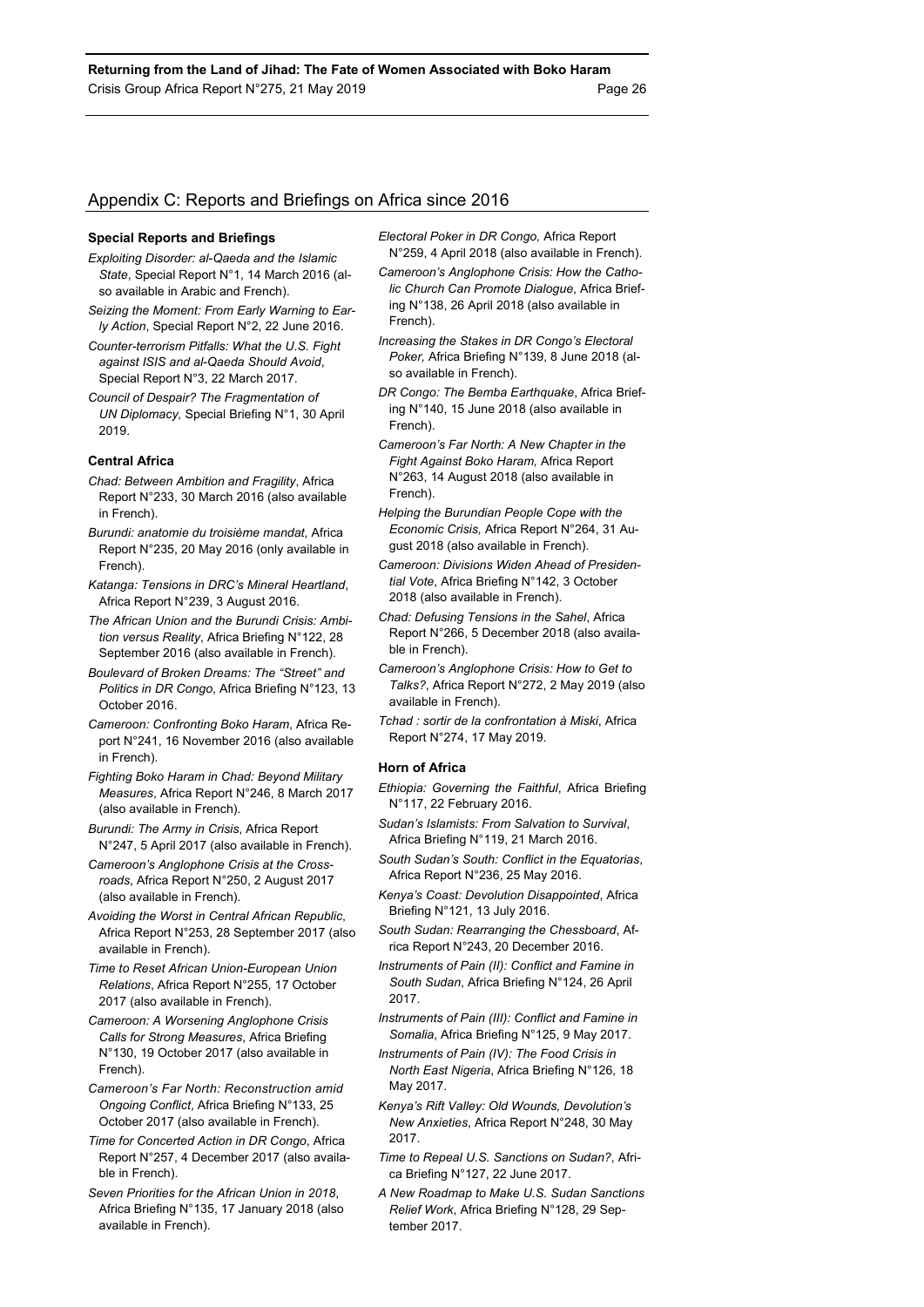- *How to Ensure a Credible, Peaceful Presidential Vote in Kenya*, Africa Briefing N°129, 2 October 2017.
- *Managing the Disruptive Aftermath of Somalia's Worst Terror Attack*, Africa Briefing N°131, 20 October 2017.
- *An Election Delay Can Help Avert Kenya's Crisis*, Africa Briefing N°132, 23 October 2017. *Uganda's Slow Slide into Crisis*, Africa Report
- N°256, 21 November 2017.
- *After Kenya's Leaders Reconcile, a Tough Path Ahead*, Africa Briefing N°136, 13 March 2018.
- *Somalia and the Gulf Crisis*, Africa Report N°260, 5 June 2018.
- *Averting War in Northern Somalia*, Africa Briefing N°141, 27 June 2018.
- *Al-Shabaab Five Years after Westgate: Still a Menace in East Africa*, Africa Report N°265, 21 September 2018.
- *Improving Prospects for a Peaceful Transition in Sudan*, Africa Briefing N°143, 14 January 2019.
- *Managing Ethiopia's Unsettled Transition,* Africa Report N°269, 21 February 2019.
- *Salvaging South Sudan's Fragile Peace Deal*, Africa Report N°270, 13 March 2019.
- *Bridging the Gap in the Nile Waters Dispute,*  Africa Report N°271, 20 March 2019.

#### **Southern Africa**

- *Zimbabwe: Stranded in Stasis*, Africa Briefing N°118, 29 February 2016*.*
- *Zimbabwe's "Military-assisted Transition" and Prospects for Recovery*, Africa Briefing N°134, 20 December 2017.

#### **West Africa**

- *Burkina Faso: Transition, Act II*, Africa Briefing N°116, 7 January 2016 (only available in French).
- *Implementing Peace and Security Architecture (III): West Africa*, Africa Report N°234, 14 April 2016 (also available in French).
- *Boko Haram on the Back Foot?*, Africa Briefing N°120, 4 May 2016 (also available in French).
- *Nigeria: The Challenge of Military Reform*, Africa Report N°237, 6 June 2016.
- *Central Mali: An Uprising in the Making?*, Africa Report N°238, 6 July 2016 (also available in French).
- *Burkina Faso: Preserving the Religious Balance*, Africa Report N°240, 6 September 2016 (also available in French).
- *Nigeria: Women and the Boko Haram Insurgency*, Africa Report N°242, 5 December 2016 (also available in French).
- *Watchmen of Lake Chad: Vigilante Groups Fighting Boko Haram*, Africa Report N°244, 23 February 2017.
- *Niger and Boko Haram: Beyond Counterinsurgency*, Africa Report N°245, 27 February 2017 (also available in French).
- *The Politics of Islam in Mali: Separating Myth from Reality*, Africa Report N°249, 18 July 2017 (only available in French).
- *Double-edged Sword: Vigilantes in African Counter-insurgencies*, Africa Report N°251, 7 September 2017 (also available in French).
- *Herders against Farmers: Nigeria's Expanding Deadly Conflict*, Africa Report N°252, 19 September 2017.
- *The Social Roots of Jihadist Violence in Burkina Faso's North*, Africa Report N°254, 12 October 2017 (also available in French).
- *Finding the Right Role for the G5 Sahel Joint Force*, Africa Report N°258, 12 December 2017 (also available in French).
- *Preventing Boko Haram Abductions of Schoolchildren in Nigeria*, Africa Briefing N°137, 12 April 2017.
- *Frontière Niger-Mali : mettre l'outil militaire au service d'une approche politique*, Africa Report N°261, 12 June 2018 (only available in French).
- *Stopping Nigeria's Spiralling Farmer-Herder Violence*, Africa Report N°262, 26 July 2018.
- *Drug Trafficking, Violence and Politics in Northern Mali*, Africa Report N°267, 13 December 2018 (also available in French).
- *Nigeria's 2019 Elections: Six States to Watch*, Africa Report N°268, 21 December 2018.
- *Facing the Challenge of the Islamic State in West Africa Province,* Africa Report N°273, 16 May 2019.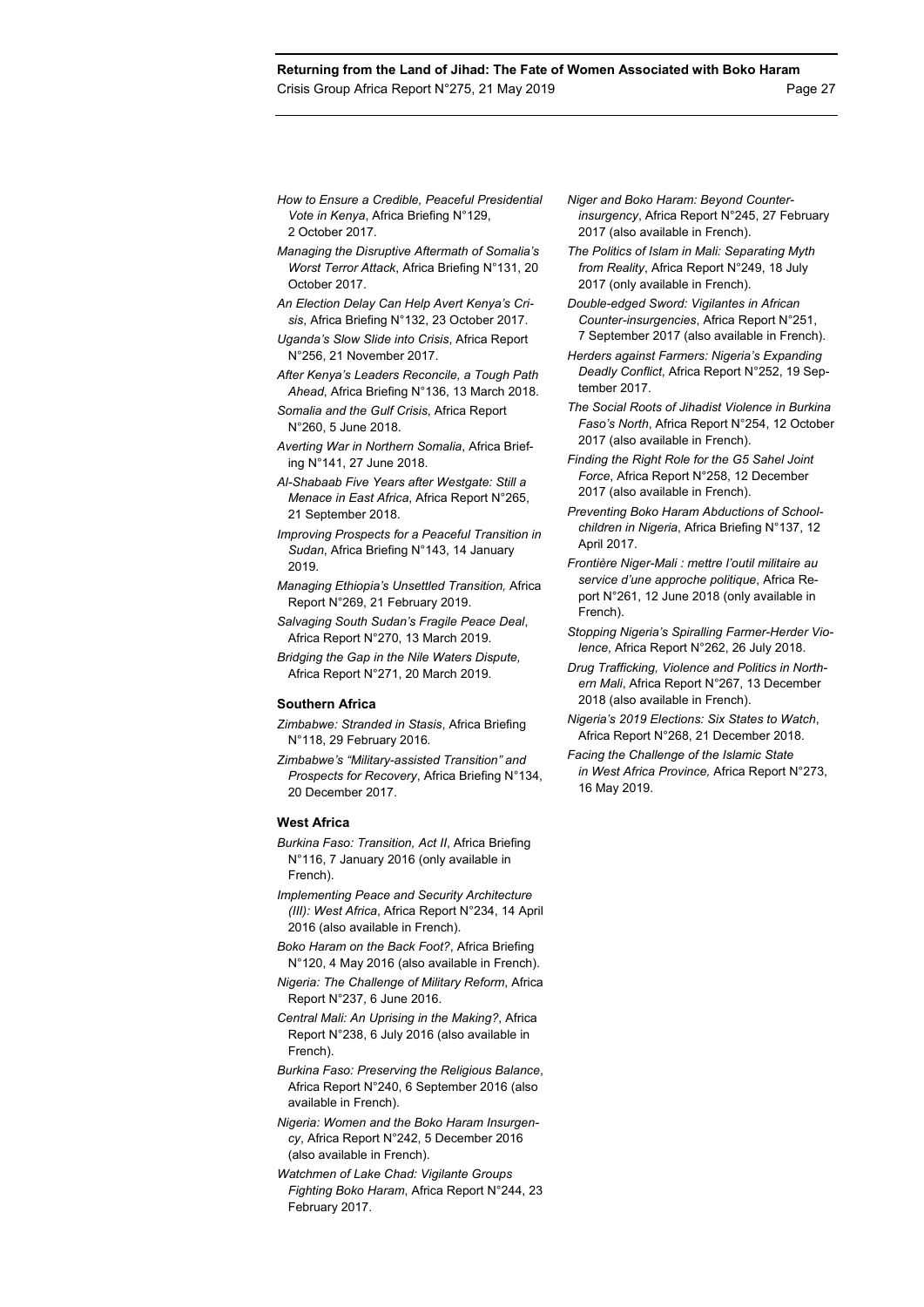# Appendix D: International Crisis Group Board of Trustees

#### **CHAIR**

**Lord (Mark) Malloch-Brown**  Former UN Deputy Secretary-General and Administrator of the United Nations Development Programme

#### PRESIDENT & CEO

**Robert Malley**  Former White House Coordinator for the Middle East, North Africa and the Gulf region

#### OTHER TRUSTEES

**Fola Adeola**  Founder and Chairman, FATE Foundation

#### **Hushang Ansary**

Chairman, Parman Capital Group LLC; Former Iranian Ambassador to the U.S. and Minister of Finance and Economic Affairs

**Gérard Araud**  Former Ambassador of France to the U.S.

**Carl Bildt**  Former Prime Minister and Foreign Minister of Sweden

**Emma Bonino**  Former Foreign Minister of Italy and European Commissioner for Humanitarian Aid

**Cheryl Carolus**  Former South African High Commissioner to the UK and Secretary General of the African

National Congress (ANC)

**Maria Livanos Cattaui**  Former Secretary General of the International Chamber of Commerce

**Ahmed Charai**  Chairman and CEO of Global Media Holding and publisher of the Moroccan weekly *L'Observateur*

**Nathalie Delapalme**  Executive Director and Board Member at the Mo Ibrahim Foundation

**Alexander Downer**  Former Australian Foreign Minister and High Commissioner to the United Kingdom

**Sigmar Gabriel**  Former Minister of Foreign Affairs and Vice Chancellor of Germany

**Robert Fadel**  Former Member of Parliament in Lebanon; Owner and Board Member of the ABC Group

**Frank Giustra**  President & CEO, Fiore Group; Founder, Radcliffe Foundation

**Hu Shuli**  Editor-in-Chief of Caixin Media; Professor at Sun Yat-sen University **Mo Ibrahim** 

Founder and Chair, Mo Ibrahim Foundation; Founder, Celtel International

**Yoriko Kawaguchi**  Former Foreign Minister of Japan; former Environment Minister

**Wadah Khanfar**  Co-Founder, Al Sharq Forum; former Director General, Al Jazeera Network

**Nasser al-Kidwa**  Chairman of the Yasser Arafat Foundation; Former UN Deputy Mediator on Syria

**Bert Koenders**  Former Dutch Minister of Foreign Affairs and Under-Secretary-General of the United Nations

**Andrey Kortunov**  Director General of the Russian International Affairs Council

#### **Ivan Krastev**

Chairman of the Centre for Liberal Strategies (Sofia); Founding Board Member of European Council on **Foreign Relations** 

**Tzipi Livni**  Former Foreign Minister and Vice Prime Minister of Israel

**Helge Lund**  Former Chief Executive BG Group (UK) and Statoil (Norway)

**Susana Malcorra**  Former Foreign Minister of Argentina

**William H. McRaven**  Retired U.S. Navy Admiral who served as 9th Commander of the U.S. Special Operations Command

**Shivshankar Menon**  Former Foreign Secretary of India; former National Security Adviser

**Naz Modirzadeh**  Director of the Harvard Law School Program on International Law and Armed Conflict

**Saad Mohseni**  Chairman and CEO of MOBY Group

#### **Marty Natalegawa**

Former Minister of Foreign Affairs of Indonesia, Permanent Representative to the UN, and Ambassador to the UK

# **Ayo Obe**

Chair of the Board of the Gorée Institute (Senegal); Legal Practitioner (Nigeria)

**Meghan O'Sullivan**  Former U.S. Deputy National Security Adviser on Iraq and Afghanistan

#### **Thomas R. Pickering**

Former U.S. Under-Secretary of State and Ambassador to the UN, Russia, India, Israel, Jordan, El Salvador and Nigeria

**Ahmed Rashid** 

Author and Foreign Policy Journalist, Pakistan

**Juan Manuel Santos Calderón**  Former President of Colombia; Nobel Peace Prize Laureate 2016

**Wendy Sherman**  Former U.S. Under Secretary of State for Political Affairs and Lead Negotiator for the Iran Nuclear Deal

**Ellen Johnson Sirleaf**  Former President of Liberia

**Alexander Soros**  Deputy Chair of the Global Board, Open Society Foundations

**George Soros**  Founder, Open Society Foundations and Chair, Soros Fund Management

**Jonas Gahr Støre** 

Leader of the Labour Party and Labour Party Parliamentary Group; former Foreign Minister of Norway

#### **Jake Sullivan**

Former Director of Policy Planning at the U.S. Department of State, Deputy Assistant to President Obama, and National Security Advisor to Vice President Biden

#### **Lawrence H. Summers**

Former Director of the U.S. National Economic Council and Secretary of the U.S. Treasury; President Emeritus of Harvard University

#### **Helle Thorning-Schmidt**

CEO of Save the Children International; former Prime Minister of Denmark

#### **Wang Jisi**

Member, Foreign Policy Advisory Committee of the Chinese Foreign Ministry; President, Institute of International and Strategic Studies, Peking University